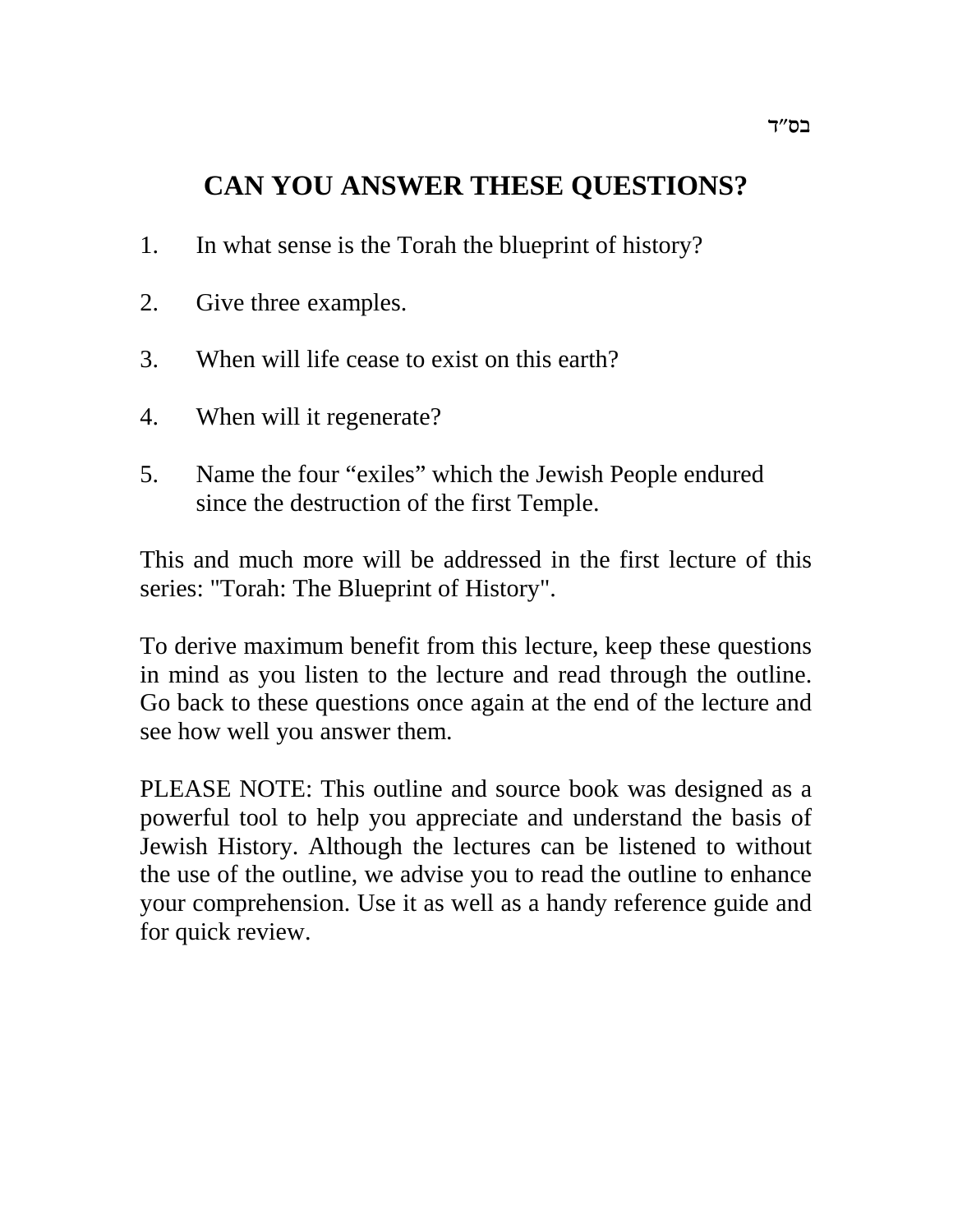### THE EPIC OF THE ETERNAL PEOPLE Presented by Rabbi Shmuel Irons

### Series XI Lecture #1

### TORAH: THE BLUE PRINT OF HISTORY

#### L. The Blue Print of Creation

 $A_{1}$ 

רבי הושעיה רבה פתח (משלי ח) ואהיה אצלו אמון ואהיה שעשועים יום יום וגו׳ . . . אמון אומן התורה אומרת אני הייתי כלי אומנתו של הקב"ה בנוהג שבעולם מלך בשר ודם בונה פלטין אינו בונה אותה מדעת עצמו אלא מדעת אומן והאומן אינו בונה אותה מדעת עצמו אלא דיפתראות ופינקסאות יש לו לדעת היאך הוא עושה חדרים היאך הוא עושה פשפשין כך היה הקב"ה מביט בתורה ובורא את העולם והתורה אמרה בראשית ברא א-להים ואין ראשית אלא תורה היאך מה דאת אמר (משלי ח) ד׳ קנני ראשית דרכו. בראשית רבה א:א

Rabbi Hoshaiah Rabbah began his *derasha* (exposition) with the following verse (Proverbs 8:30), "And then I was raised (amon) by Him; and I was daily His delight, rejoicing always before Him." The word amon (raised) can also be read as uman (artisan). The Torah says: "I was the artisan's tool of the Holy One, blessed be He. The normal custom amongst men is that a king doesn't build a palace on his own, rather, he uses the service of an artisan. And neither does the artisan build it on his own. Rather, he employs blue prints which guide him in building the various rooms and alcoves. Similarly, the Holy One, blessed be He, examined the Torah and created the world. The Torah states (Genesis 1:1), "Beraishis (through that which is raishis - that which came into being first) G-d created . . .". The word "beraishis" is referring to Torah, as it is stated (Proverbs 8:22), "The L-rd created me (the Torah) at the beginning of His way, the first of His acts of old." Medrash Beraishis Rabbah 1:1

 $\mathbf{B}$ 

זכאין אינון כל אינון דמשתדלי באורייתא, בגין דכד ברא קודשא בריך הוא עלמא, אסתכל בה באורייתא וברא עלמא, ובאורייתא אתברי עלמא, כמה דאוקמוה דכתיב (משלי ח:ל) ואהיה אצלו אמון, אל תקרי אמון אלא אומן. וכי אורייתא אומנא הוה, אין, למלכא דבעי למעבד פלטרין, אי לא שוי לגביה אומנא לא יכיל למעבד פלטרין, כיון דפלטרין אתעבידו, לא סליק שמא אלא דמלכא, אלין פלטרין דעבד מלכא, מלכא שוי באינון פלטרין מחשבה. כך קודשא בריך הוא בעי למברי עלמא, אסתכל באומנא, ואף על גב דאומנא עבד פלטרין, לא סליק שמא אלא דמלכא, אלין פלטרין דעבד מלכא, ודאי מלכא בנה פלטרין, אורייתא צווחת ואהיה אצלו אמון, בי ברא קודשא בריך הוא עלמא. דעד לא אתברי עלמא, אקדימת אורייתא תרין אלפא שנין לעלמא, וכד בעא קודשא בריך הוא למברי עלמא, הוה מסתכל בה באורייתא בכל מלה ומלה, ועבד לקבלה אומנותא דעלמא, בגין דכל מלין ועובדין דכל עלמין באורייתא אינון, ועל דא קודשא בריך הוא הוה מסתכל בה וברא עלמא. לאו דאורייתא ברא עלמא, אלא קודשא בריך הוא באסתכלותא דאורייתא ברא עלמא. ... השתא כל מאז דאסתכל בה באורייתא ואשתדל בה, כביכול הוא מקיים כל עלמא, קודשא בריך הוא אסתכל באורייתא וברא עלמא, בר נש מסתכל בה באורייתא ומקיים עלמא, אשתכח דעובדא וקיומא דכל עלמא אורייתא איהי, בגין כך זכאה איהו בר נש דאשתדל באורייתא, דהא איהו מקיים עלמא. . . . זהר חלק א׳ קסא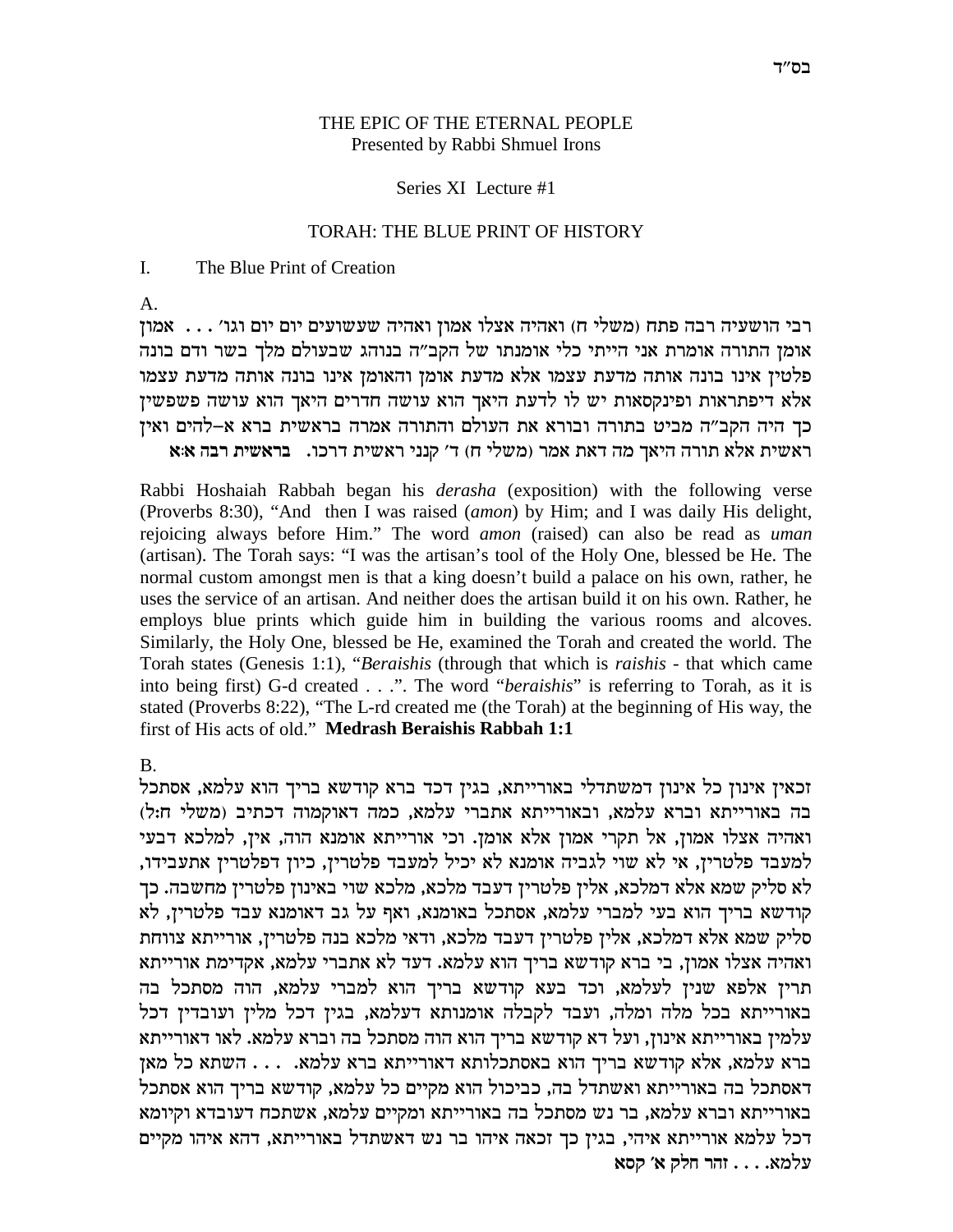Worthy are all those that involve themselves in Torah study, for when the Holy One, blessed be He, created the world, He scrutinized the Torah and created the world. [Thus,] through the Torah was the world created, as the Sages expounded the verse (Proverbs 8:30), "And then I (the Torah) was raised (*amon*) by Him" The word *amon* (raised) can also be read as *uman* (artisan). Is the Torah an artisan? Yes! Just like a king who builds palaces cannot do so without employing an artisan, but, yet, when it is built, the king takes credit for it. The people refer to it as the palace that the king built. What the king did was to invest his ideas into the palace. Similarly, the Holy One, blessed be He, desired to build the world and He looked to the artisan. Even though the artisan built the palaces, the king takes credit for them and the people refer to the palace as the palace that the king built [and say,] "The king certainly built the palaces." The Torah, [however,] cries out and says, "I was His artisan", for the Holy One, blessed be He, built the world. The Torah preceded the creation of the world by two thousand years. When the Holy One, blessed be He, wanted to create the world, He scrutinized the Torah, word by word, and correspondingly designed the world, for all the words and actions of all of the worlds are contained within the Torah. This is what is meant by the statement that He examined the Torah and created the world. It isn't that the Torah created the world but rather that the Holy One, blessed by He, by examining the Torah, created the world. . . . Now, anyone who scrutinizes the Torah and puts in the effort [to study it] is considered as if he sustains the entire world. [Just as] the Holy One, blessed be He, scrutinized the Torah and created the world, [so too when] a human scrutinizes the Torah, he sustains the world. Thus, the creation and preservation of the world is through the Torah. It is for this reason that a person who puts effort into Torah study sustains the world. . . . **Zohar vol. I p. 161**

 $\mathcal{C}$ 

כל הנאמר בנבואה ממעשה מרכבה ומעשה בראשית והמקובל בהם לחכמים תולדות עם ,ארבע הכתות שבתחתונים כח המחצבים וכח צמח האדמה ונפש ההמדמת ממדברת l בכלם נאמר למשה רבינו בריאתם וכחותם ומהותם ומעשיהם ואפיסת הנפסדים מהם, והכל נכתב בתורה בפירוש או ברמז וכבר אמרו רבותינו חמשים שערי בינה נבראו בעולם וכלם נמסרו למשה חוץ מאחד שנאמר ותחסרהו מעט מא-להים. . . . ואפשר שיהיה השער הזה בידיעת הבורא יתב׳ שלא נמסר לנברא. . . . . וכל הנמסר למשה רבינו בשערי הבינה הכל נכתב בתורה בפירוש או שרמוזה בתיבות או בגימטריאות או בצורת האותיות הכתובות כהלכתן או המשתנות בצורה כגון הלפופות והעקומות וזולתן או בקוצי האותיות **ובכתריהם. הקדמה לפירוש הרמב״ו על התורה** 

All that is contained in the Prophetic works regarding *Maaseh Merkavah* (the Divine Chariot in the Book of Ezekiel) and *Maaseh Beraishis* (the secrets of Creation) and that which is accepted to be true by the sages: that which is produced by the four groups in the lower world, i.e. mineral, plant, the animal soul, and human soul, their potential, their essence, their actions and the negation of those things that harm them, were all taught to Moshe Rabbainu and were all written in the Torah, either expressly or subtley. Our Sages have already stated (Rosh Hashanah 21b) that fifty gates of understanding were created in the world and all of them were given over to Moshe with the exception of only one, as it is stated (Psalms 8:6), "For you have made him a little lower than G-d." . . . It is possible that this [fiftieth] gate is referring to the knowledge of the blessed Creator, which was not given over to any created being. . . . All the knowledge that is contained within these gates of wisdom that was given to Moshe Rabbainu was written in the Torah expressly or through hints through words or *gematrias* or through the form of the letters,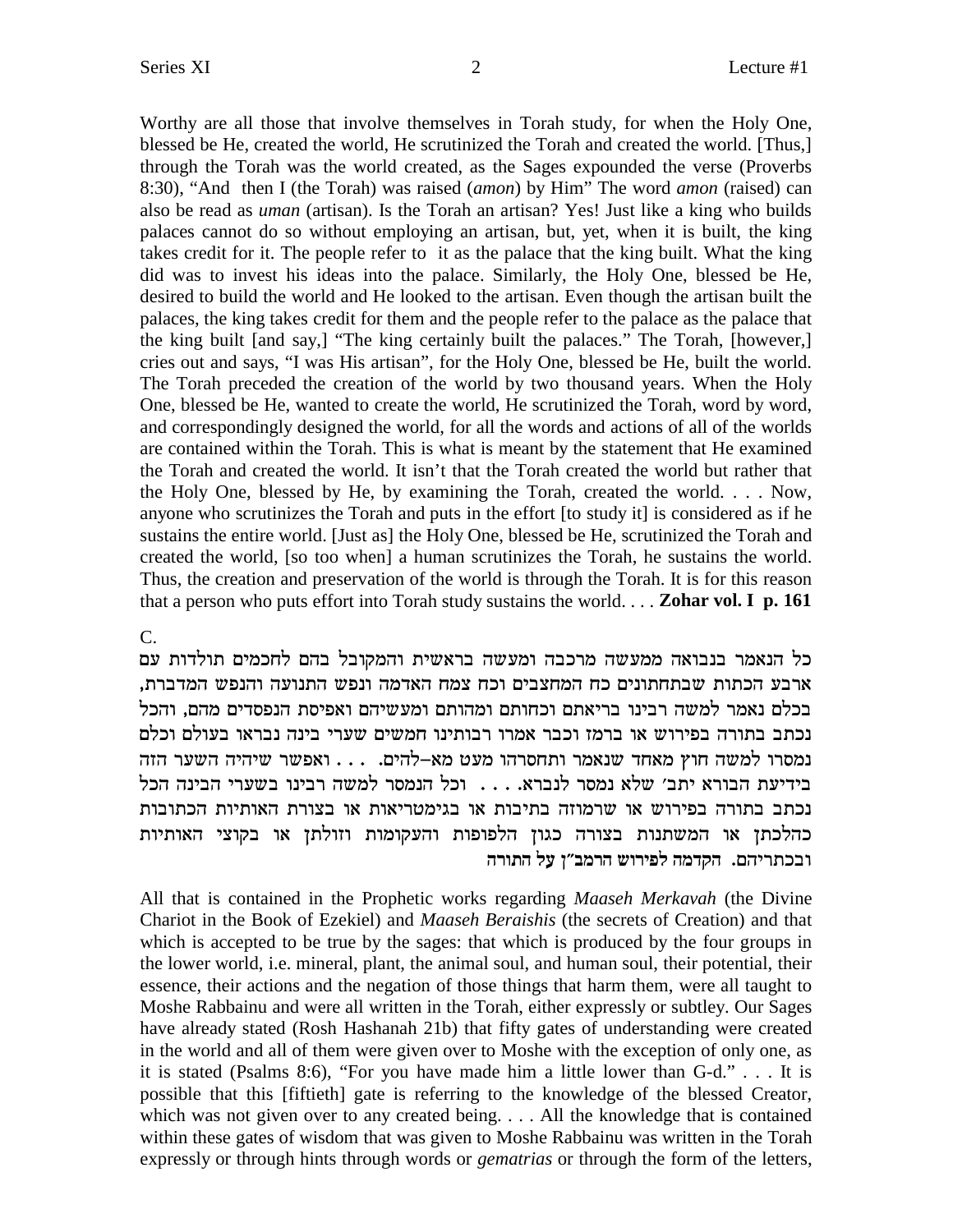both those written normally or abnormally, or through the protrusions or crowns on the letters. Preface to the commentary of the Ramban to the Torah

## D.

אמר ר"ל, מאי דכתיב: (בראשית ה) זה ספר תולדות אדם וגו'? וכי ספר היה לו לאדם הראשוז? מלמד שהראה לו הקב״ה לאדם הראשוז דור דור ודורשיו, דור דור וחכמיו, דור דור ופרנסיו, כיון שהגיע לדורו של ר"ע, שמח בתורתו ונתעצב במיתתו, אמר: (תהלים קלט) ולי מה יקרו רעיך א-ל וגו׳. צבודה זרה ה.

Resh Lakish [himself] said: What is the meaning of the verse (Genesis 5:1), "This is the book of the generations of Adam"? Did Adam have a book? What it implies is that the Holy One, blessed be He, showed to Adam every [coming] generation with its expositors, every generation with its sages, every generation with its leaders; when he reached the generation of R. Akiva he rejoiced at his teaching, but was grieved about his death, and said (Psalms 139:17), "How precious are Thy thoughts unto me, O G-d!" Avodah Zarah  $5a$ 

## $E_{\cdot}$

והכלל כי כל מה שהיה והוה ויהיה עד עולם הכל כלול בתורה מבראשית עד לעיני כל ישראל ולא הכללים בלבד אלא אפילו פרטיו של כל מין ומין ושל כל אדם בפרט וכל מה שאירע לו מיום הולדו עד סופו וכל גלגוליו וכל פרטי פרטיו וכן של כל בהמה וחיה וכל בעל חי שבעולם וכל עשב וצומח ודומם וכל פרטיהם פרטי פרטיהם בכל מין ומין ואישי המינים, ומה שיארע להם ושרשם וכן כל מה שכתוב באבות ומשה וישראל כלם הן בכל דור ודור שכולם מתגלגלים ניצוצותיהם בכל דור ודור כידוע, וכן כל מעשיהם מאדם הראשון עד סוף התורה הוא בכל דור ודור כידוע למבין, וכן הוא בכל אדם ואדם לבד. באור הגר"א לספרא דצניעותא פרק ה׳

It is a fundamental principle that all that is, was and will be for eternity is included in the Torah from Beraishis until L'Ainei Kol Yisrael. Not just the general pattern, but even the particulars of every specie and every individual person, every event from the day he was born until the day he dies, all of his reincarnations and all his particulars. This equally applies to every domesticated and wild animal and any living creature in the world and every grass and form of vegetation. Similarly, all that is written regarding the Patriarchs and Moshe and [Klal] Yisrael is all repeated throughout every generation, for the sparks of their spirituality are incarnated in every generation. Similarly, every act which is recorded from the time of Adam until the end of the Torah is actually recurring in every generation, as an astute person knows. It also occurs to every single person as well. The **Gaon's Commentary to Sifra D'Tzniusa, Chapter 5** 

### Π. When Every Word Counts

 $A_{\cdot}$ 

עוד יש בידינו קבלה של אמת כי כל התורה כולה שמותיו של הקב"ה שהתיבות מתחלקות לשמות בענין אחד כאילו תחשוב על דרך משל כי פסוק בראשית יתחלק לתיבות אחרות כגון בראש יתברא א-להים וכל התורה כן מלבד צירופיהן וגימטריותיהן של שמות וכבר כתב רבינו שלמה בפירושיו בתלמוד ענין השם הגדול של ע"ב באיזה ענין הוא בשלשה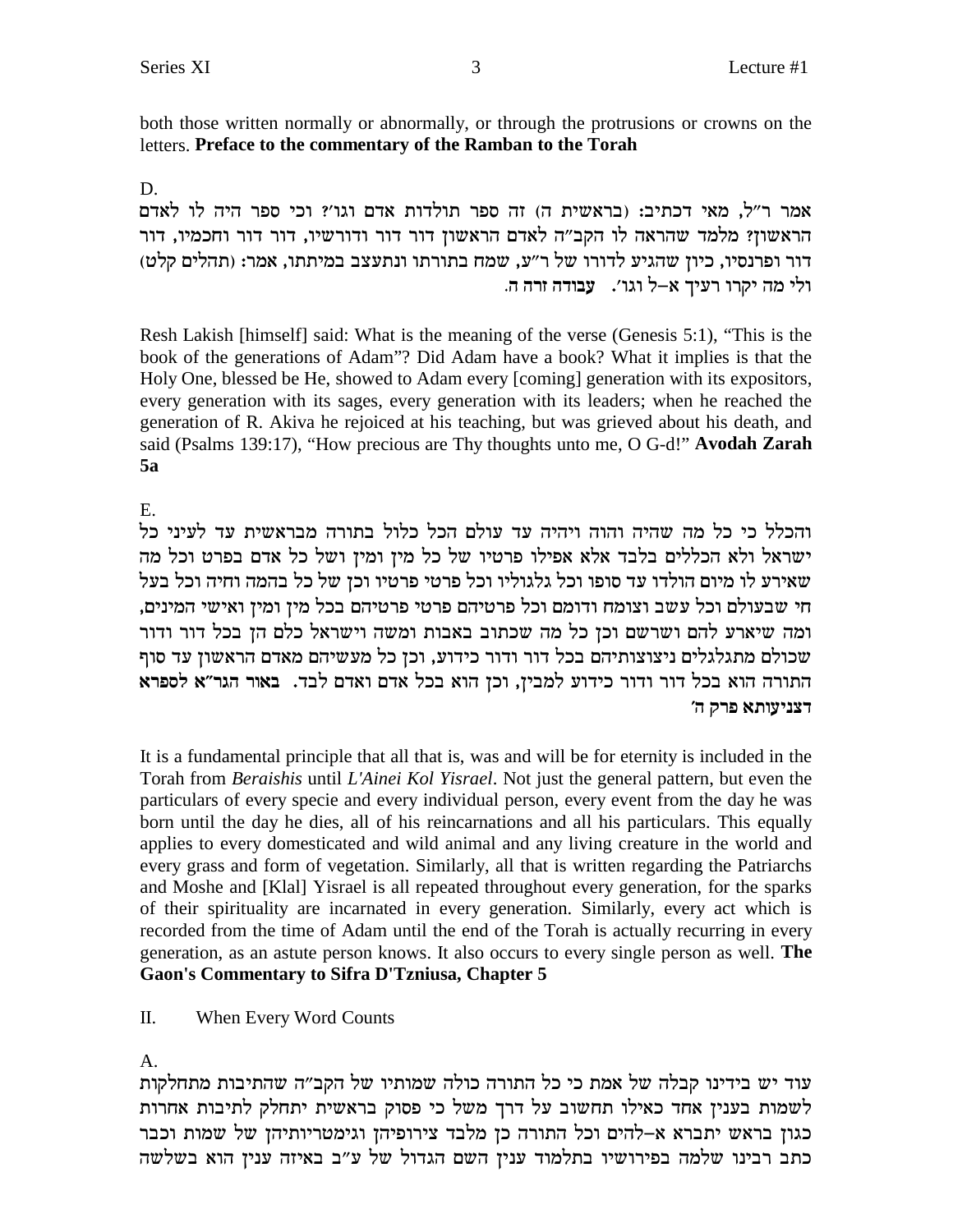פסוקי' ויסע ויבא ויט ומפני זה ספר תורה שטעה בו באות אחת במלא או בחסר פסול. כי זה הענין יחייב אותנו לפסול ס"ת שיחסר בו ו' אחד ממלות "אותם" שבאו מהם ל"ט מלאים בתורה או שיכתוב הו' באחד משאר החסרי'וכן כיוצא בזה אע"פ שאינו מעלה ולא מוריד כפי העולה במחשבה וזה הענין שהביאו גדולי המקרא למנות כל מלא וכל חסר וכל התורה והמקרא ולחבר ספרים במסורת עד עזרא הסופר הנביא שנשתדל בזה כמו שדרשו מפסוק ויקראו בספר בתורת הא-להים מפורש ושום שכל ויבינו במקרא. ונראה שהתורה הכתובה באש שחורה על גבי אש לבנה בענין הזה שהזכרנו היה שהיתה הכתיבה רצופה בלי הפסק תיבות והי׳ אפשר בקריאתה שתקרא על דרך השמות ותקרא על דרך קריאתנו בענין התורה והמצוה ונתנה למשה רבינו על דרך קריאת המצות ונמסר לו על פה קריאתה בשמות. וכן יכתבו השם הגדול שהזכרתי כולו רצוף ויתחלק לתיבות של שלש שלש אותיות ולחלוקי' אחרים רבים כפי השמוש לבעלי הקבלה: הרמב"ן, הקדמה לפירושו על התורה

In addition, we have a Kabbalistic tradition that the entire Torah is made up of the Names of the Holy One, blessed be He, for the words can be divided in a certain way into [Divine] names. For example, the [first] verse of [the Torah], *Beraishis* can be divided into other words such as *berash isbara elo-him*. Similarly, the entire Torah can be so divided, besides the combinations and the *gematrias* (numerical equivalents) of the names. Rabbainu Shlomo (Rashi) has already written, in his commentary to the Talmud (Sukkah 45a), about the great name of the seventy two [combinations of letters] and how they were arrived at using the three verses (Exodus 14:19,20,21), Vayisa, Vayavo, and Vayait. For this reason, a Sefer Torah in which someone made a mistake with even one letter, adding [a  $vol$ ] or diminishing [a  $vol$ ] is invalid. For the above consideration requires us to invalidate a Sefer Torah which is missing a vov from the word, "osam", in which the vov appears on thirty nine occasions, or when it is added, [inappropriately] on the other occasions when it is supposed to be missing, and in all similar situations. Even though such a change would seem to be immaterial. This is what prompted the great experts of Scripture to count every instance when the vowels of a word should be completely spelled out (malei) and when they should be deleted (chaseir) and to scrupulously count the words of the entire Torah and the rest of Scripture and to compose works on the Masoretic text which date back to Ezra, the Scribe, who put great effort [on verifying the correct text] . . . It seems that the Torah which was originally written in a form of black fire on white fire was written in such a manner: Continuous writing without breaks for the words. In such a form, it is possible to read the Torah as Divine names or read it in the manner that we do, [as a guide] to Torah and Mitzvos. It was given to Moshe Rabbainu in the form of Torah and Mitzvos and its reading in the form of Divine names was transmitted to him orally. In such a manner, the great Name [of seventy two three letter Names] can be written without a break and can be divided into words consisting of three letters or to other subdivisions, in accordance with the usage of the Kabbalists. Introduction to the commentary of Ramban to Beraishis

 $\mathbf{B}$ 

כל התורה, כתבה משה רבינו, קודם שימות, בכתב ידו, ונתן ספר לכל שבט ושבט,  $(1)$ וספר אחד נתנהו בארון לעד, שנאמר (דברים לא, כו) לקוח את ספר התורה הזה ושמתם אותו וגו׳. רמב״ם הקדמה למשנה תורה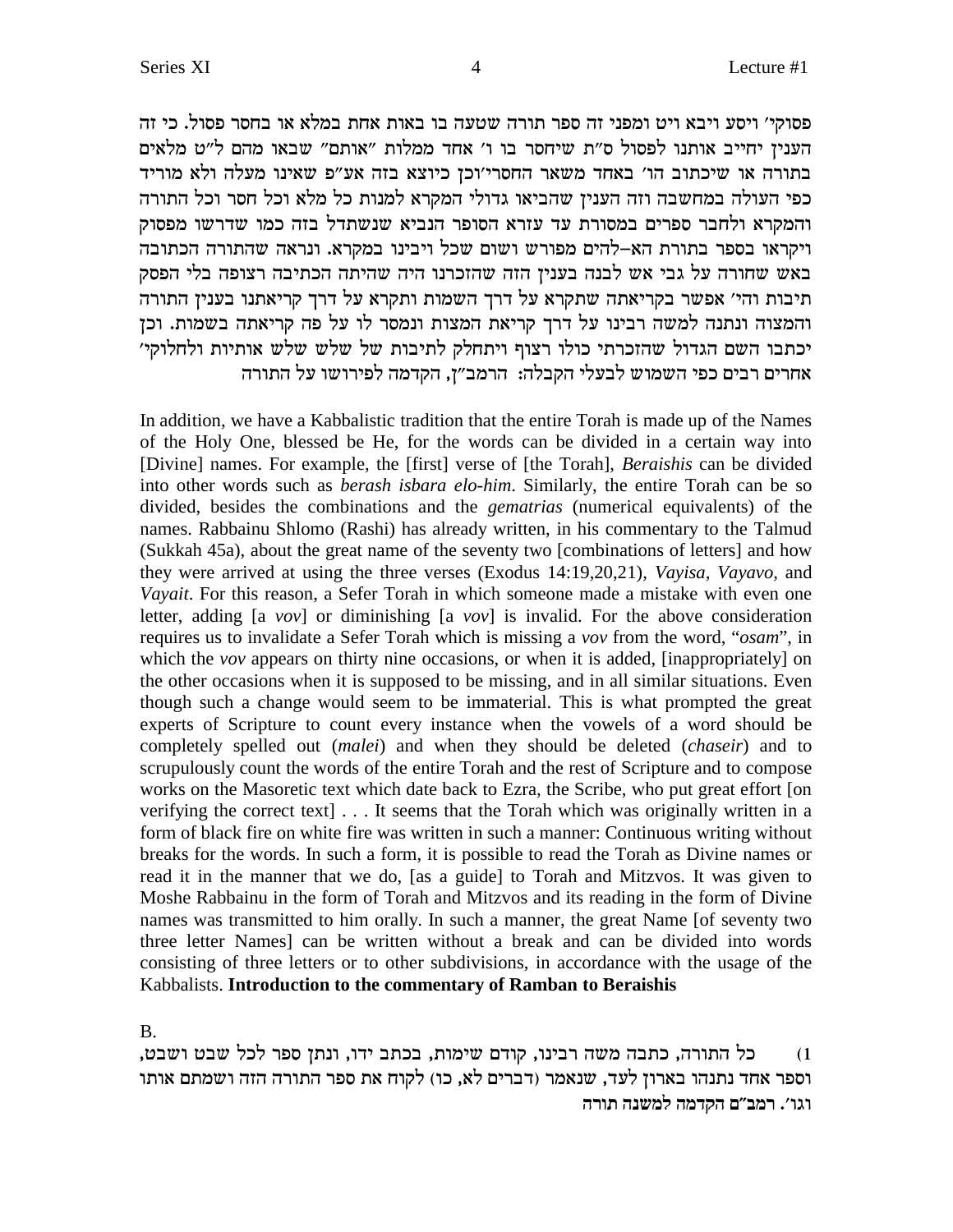Moshe Rabbainu personally wrote over the entire Torah before he died and gave a sefer to each one of the tribes. One *sefer* he put into the Aron as a witness . . . **Rambam**, preface to Mishnah Torah

רבנן אמרי כיון שידע משה שהיה לו למות באותו היום מה עשה, א״ר ינאי כתב י״ג  $(2)$ תורות י״ב לי״ב שבטים ואחת הניח בארוז שאם יבקש לזייף דבר שיהיו מוצאים אותה שבארון. דברים רבה פרשה ט:ט

The Rabbis said the following: Since Mosheh knew that he was about to die on that day, what did he do? R. Yanai said that he wrote thirteen Torah scrolls. He gave twelve to the different tribes and he put one in the Aron so that if anyone would ever contemplate changing anything in the Torah, they would be able to take the scroll out of the Aron and compare it. Medrash Devorim Rabbah 9:9

 $C_{\cdot}$ 

אין כותבין ספרים תפילין ומזוזות במועד, ואין מגיהין אות אחת אפילו בספר עזרא  $(1)$ (עזרה). מועד קטן יח:

Seforim, tephilin, and mezuzos may not be written during Chol HaMoed (the intermediate days of the Yom Tov) nor may a single letter be corrected, even in the scroll of Ezra (or Azarah - the Temple courtyard). Moed Katan 18b

אפילו בספר עזרא ־ ספר תורה של עזרא, ואני שמעתי עזרה בה׳, ופירושו: ספר  $(2)$ מוגה היה בעזרה, שממנו היו מגיהים כל ספרי גולה. רש״י מועד קטן יח:

**Even in the scroll of Ezra:** The Sefer Torah of Ezra. I heard from my teachers that the word is **Azarah** with a "hei". It means that there was an accurate Sefer Torah in the Temple courtyard which was used to correct all of the *seforim* of the Diaspora. **Rashi**, Moed Katan 18b

אמר רבה בר בר חנה אמר ר' יוחנן: מגיהי ספרים שבירושלים, היו נוטלין שכרן  $(3)$ מתרומת הלשכה. כתובות קו.

Rabbah b. Bar Chana said in the name of R. Yochanan: Those who corrected the *seforim* in Jerusalem received their fees from the Temple funds. Kesubos 106a

מגיהי ספרים" – של כל אדם ואדם שאסור להשהות ספר שאינו מוגה משום אל"  $(4)$ תשכן באהליך עולה וראו בית דין שהיו מתעצלין בדבר והפקירו תרומת הלשכה לכך. רש"י שם

**Those who corrected** *seforim*: This is referring to the *seforim* which are owned by individual persons because it is forbidden to retain an uncorrected sefer in one's possession . . . The courts saw that people were negligent in the matter and they made the funds of the Temple available for that purpose. **Rashi ibid.**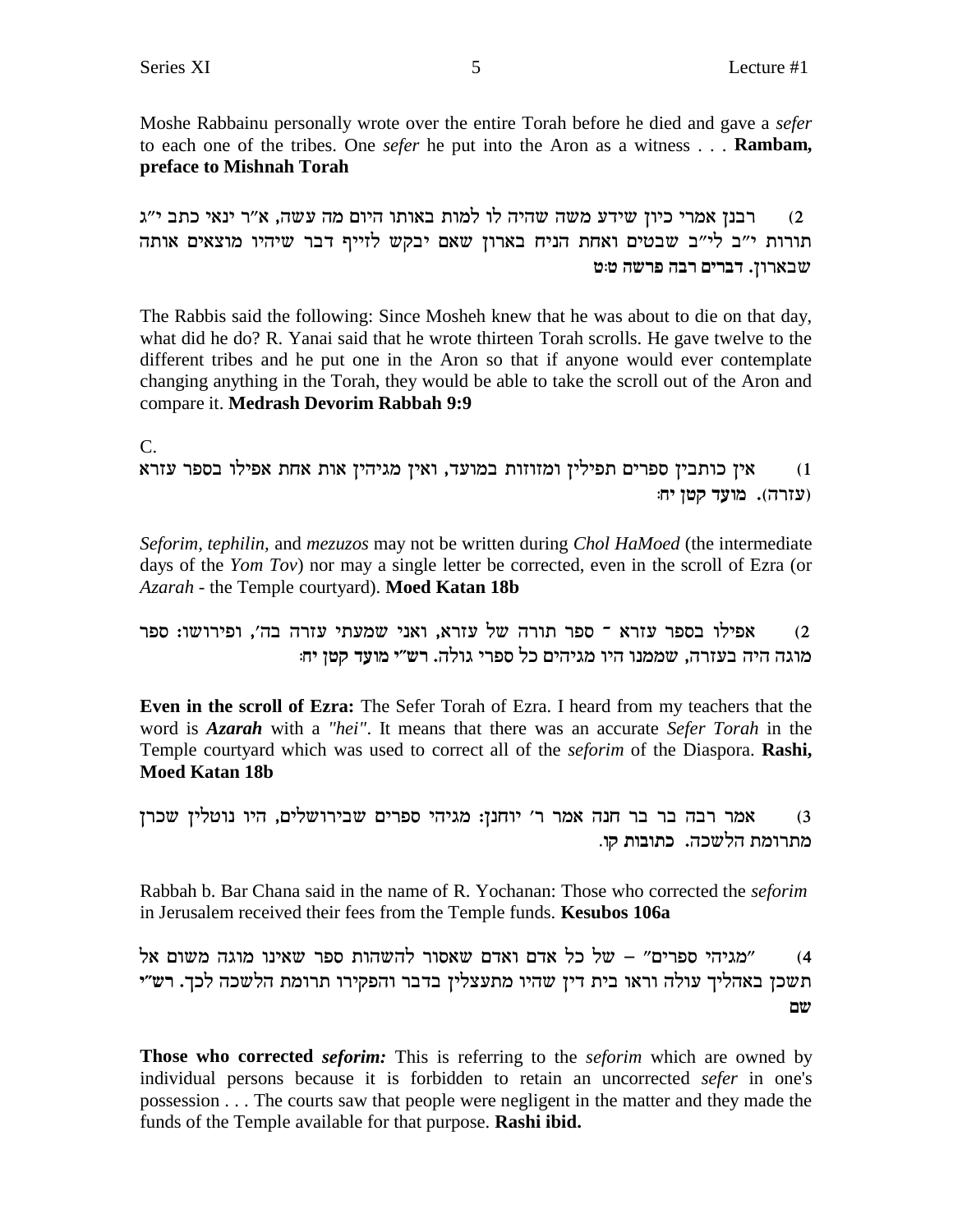מעליה ותלבש בגדי אלמנותה: וישלח יהודה את גדי העזים ביד רעהו העדלמי לקחת הערבון מיד האשה ולא מצאה: וישאל את אנשי מקמה לאמר איה הקדשה הוא בעינים על הדרך ויאמרו לא היתה בזה קדשה: וישב אל יהודה ויאמר לא מצאתיה וגם אנשי המקום אמרו לא היתה בזה קדשה: ויאמר יהודה תקח לה פן נהיה לבוז הנה שלחתי הגדי הזה ואתה לא מצאתה: ויהי כמשלש חדשים ויגד ליהודה לאמר זנתה תמר כלתך וגם הנה הרה לזנונים ויאמר יהודה הוציאוה ותשרף: הוא מוצאת והיא שלחה אל חמיה לאמר לאיש אשר אלה לו אנכי הרה ותאמר הכר נא למי החתמת והפת<sup>ל</sup> לים והמטה האלה: ויכר יהו**ד**ה ויאמר צדקה ממני כי על כן לא נתתיה ל $\mathcal{U}$ לה בני ולא יסף עוד לדעתה:  $\,$ ויהי בעת לדתה והנה תאומים

שלה בני כי אמר פן ימות גם הוא כאחיו ותלך תמר ותשב בית אביה: וירבו הימים ותמת בת שוע אשת יהודה וינחם יהודה ויעל על גזזי צאנו הוא וחירה רעהו העדלמי תמנתה: ויגד לתמר לאמר הנה חמיך עלה תמנתה לגז צאנו: ותסר בגדי אלמנותה מעליה ותכס בצעיף ותתעלף ותשב בפתח עינים אשר על דרך תמנתה כי ראתה כי גדל שלה והוא לא נתנה לו לאשה: ויראה יהודה ויחשבה לזונה כי כסתה פניה: ויט אליה אל הדרך ויאמר הבה נא אבוא אליך כי לא ידע כי כלתו הוא ותאמר מה תתן לי כי תבוא אלי: ויאמר אנכי אשלח גדי עזים מן הצאן ותאמר אם תתן ערבון עד שלחך: ויאמר מה הערבון אשר אתן לך ותאמר חתמך ופתילך ומטך אשר בידך ויתן לה ויבא אליה ותהר לו: ותקם ותלך ותסר צעיפה

 $A_{1}$ ויהי בעת ההוא וירד יהודה מאת אחיו ויט עד איש עדלמי ושמו חירה: | וירא שם יהודה בת איש כנעני ושמו שוע ויקחה ויבא אליה: ותהר ותלד בן ויקרא את שמו ער: ותהר עוד ותלד בן ותקרא את שמו אונן: ותסף עוד ותלד בן ותקרא את שמו שלה והיה בכזיב בלדתה אתו: ויקח יהודה אשה לער בכורו ושמה תמר: | ויהי ער בכור יהודה רע בעיני י-הוה וימתהו י–הוה: ויאמר יהודה לאונן בא אל אשת אחיך ויבם אתה והקם זרע לאחיך: וידע אונן כי לא לו יהיה ה $\hbar$  רע והיה אם בא אל אשת אחיו ושחת ארצה לבלתי נתן זרע לאחיו: וירע ב $\hbar$ יני

י-הוה אשר עשה וימת גם את<sup>ן</sup>: ויאמר יהודה לתמר כלתו שבי אלמנה בית אביך עד יגדל

Ш. The Torah Codes

## Ezra in his commentary to Shemos 25:31

And you shall make a lampstand of pure gold; of hammered workmanship shall the lampstand be made (Shemos 25:31) I have seen seforim that were checked by the scholars of Tiberias, that fifteen of their elders swore that they carefully looked through each and every word and vowel three times, including every *malei* and *chasser*. Behold [in those *seforim*] the word **היעשה** was written with a *yud*. I have not found this to be so in the *seforim* in Spain, France, and England [literally across the sea]. **R. Avraham ibn** 

D. וְעָשִׂיתַ מְנֹרַת זָהָב טַהוֹר מְקִשָּׁה תֵּיעָשֵׂה הַמְּנוֹרָה (שמות כה:לֹא) ראיתי ספרים שבדקום חכמי טבריה ונשבעו חמשה עשר מזקניהם, ששלש פעמים הסתכלו כל מלה וכל נקודה, וכל מלא וכל חסר והנה כתיב יו״ד במלת תיעשה. ולא מצאתי ככה בספרי ספרד וצרפת ומעבר לים. אבן עזרא שמות (הפירוש הארוך) פרק כה פסוק לא

6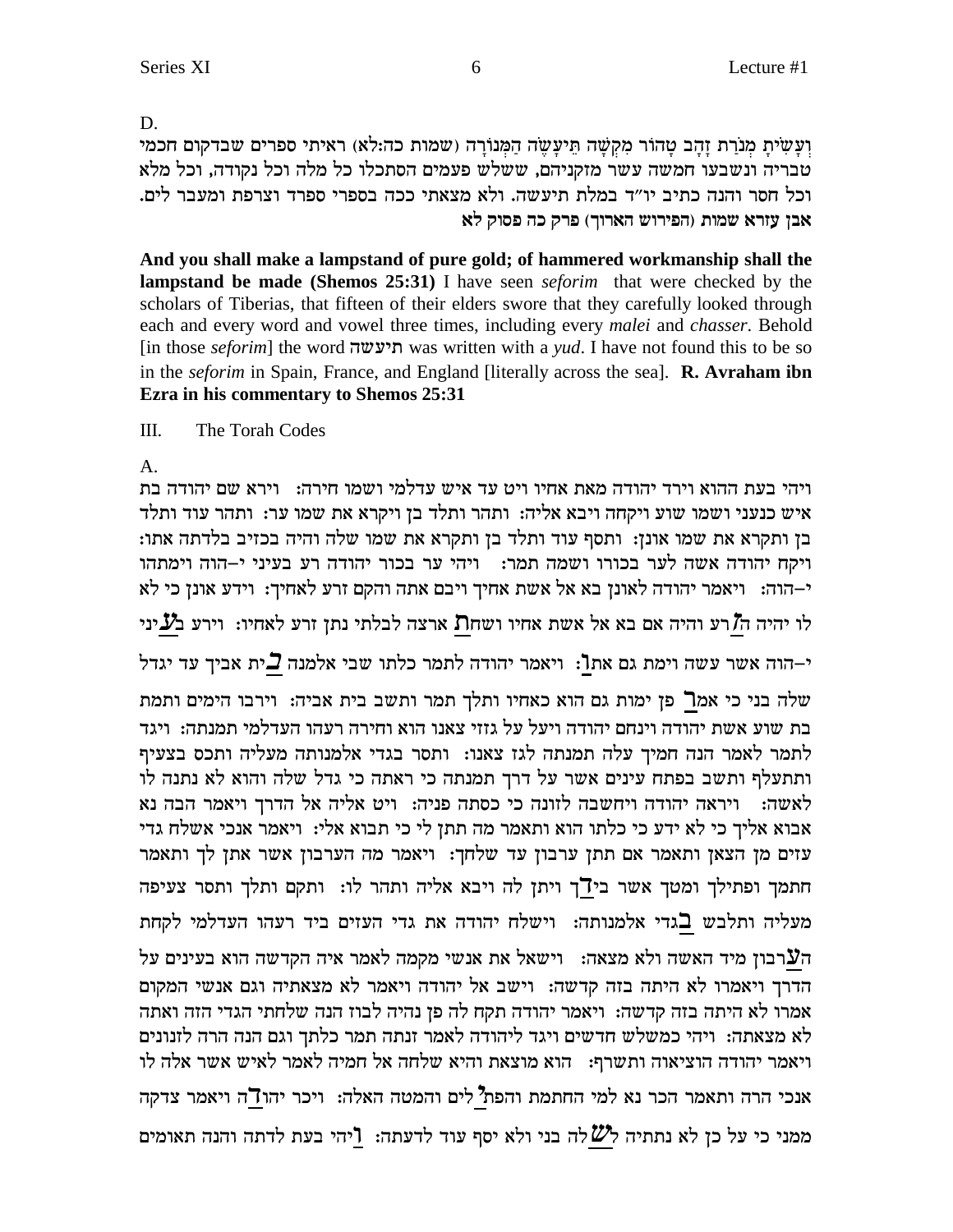בבטנה: ויה? בלדתה ויתן יד ותקח המיל $\Gamma$ ת ותקשר על ידו שני לאמר זה יצא ראשנה: ויהי כמשיב ידו והנה יצא אחיו ותאמר מה פרצת עליך פרץ ויקרא שמו פרץ: נאחר יצא אחיו אשר על ידו השני ויקרא שמו זרח: בראשית לח

**B.** ויאמר י–הוה אל משה עוד נגע אחד אביא על פרעה ועל מצרים אחרי כן ישלח אתכם מזה כשלחו כלה גרש יגרש אתכם מזה: דבר נא באזני העם וישאלו איש מאת רעהו ואשה מאת רעותה כלי כסף וכלי זהב: [יתן י-הוה את חן העם בעיני מצרים גם האיש משה גדול <u>מאד בארץ מצרים בעיני עבדי פרעה ובעיני העם:</u> ויאמר משה כה אמר י–הוה כחצת הלילה אני יוצא בתוך מצרים: נמת כל בכור בארץ מצרים מבכור פרעה הישב על כסאו עד בכור השפחה אשר אחר הרחים וכל בכור בהמה: והיתה צעקה גדלה בכל ארץ מצרים אשר כמהו לא נהיתה וכמהו לא תסף: ולכל בני ישראל לא יחרץ כלב לשנו למאיש ועד בהמה למען תדעון אשר יפלה י–הוה בין מצרים ובין ישראל: נירדו כל עבדיך אלה אלי והשתחוו לי לאמר צא אתה וכל העם אשר ברגליך ואחרי כן אצא ויצא מעם פרעה בחרי אף: | ויאמר

י–הוה אל משה לא ישמע אליכם פרעה למען רבות מופתי בארץ מצרים: ומשה ואהרן

עלי את המפתים האלה לפני פרעה ויחזק י–הוה את לב פרעה ולא שלח את ב $\mathcal L$ י ישראל

מארצו: ויאמר י-הוה אל משה ואל אהרן בארץ מצרים לאמר: החדש  $\overline{7}$ זה לכם ראש חדשים ראשון הוא לכם לחדשי השנה: "דברו אל כל עדת ישראל לאמר בעשר לחדש הזה ויקחו להם איש שה לבית אבת שה לבית: ואם ימעט הבית מהיות משה ולקח הוא ושכנו הקרב אל ביתו במכסת נפשת איש לפי אכלו תכסו על השה: שה תמים זכר בן שנה יהיה לכם מן הכבשים ומן העזים תקחו: והיה לכם למשמרת עד ארבעה עשר יום לחדש הזה ושחטו אתו כל קהל עדת ישראל בין הערבים: ולקחו מן הדם ונתנו על שתי המזוזת ועל המשקוף על הבתים אשר יאכלו אתו בהם: נאכלו את הבשר בלילה הזה צלי אש ומצות על מררים יאכלהו: אל תאכלו ממנו נא ובשל מבשל במים כי אם צלי אש ראשו על כרעיו ועל

קרבו: ולא תותירו ממנו עד בקר והנתר ממנו עד בקר באש תשרפו: וככה תאכלו אתו מתניכם חגרים נעליכם ברגליכם ומקלכם בידכם ואכלתם אתו בחפז**ל**ן פסח הוא ליהוה: ועברתי בארץ מצרים בלילה הזה והכיתי כל בכור בא<mark>ל</mark>ץ מצרים מאדם ועד בהמה ובכל אלהי מצרים אעשה שפטים אני י-הוה: והית הדם לכם לאת על הבתים אשר אתם שם וראיתי את הדם ופסחתי עלכם ולא יהיה בכם נגף למשחית בהכתי בארץ מצרים: שמות יא-יבייג

IV. Six Days and Six Millennia

A. אמר רב קטינא: שית אלפי שני הוו עלמא וחד חרוב, שנאמר (ישעיהו ב׳) ונשגב ד׳ לבדו ביום ההוא. אביי אמר: תרי חרוב, שנאמר (הושע ו') יחיינו מימים ביום השלישי יקמנו ונחיה לפניו, תניא כותיה דרב קטינא: כשם שהשביעית משמטת שנה אחת לשבע שנים, כך העולם משמט אלף שנים לשבעת אלפים שנה, שנאמר ונשגב ד' לבדו ביום ההוא, ואומר (תהלים צ"ב) : מזמור שיר ליום השבת – יום שכולו שבת. ואומר: (תהלים צ') כי אלף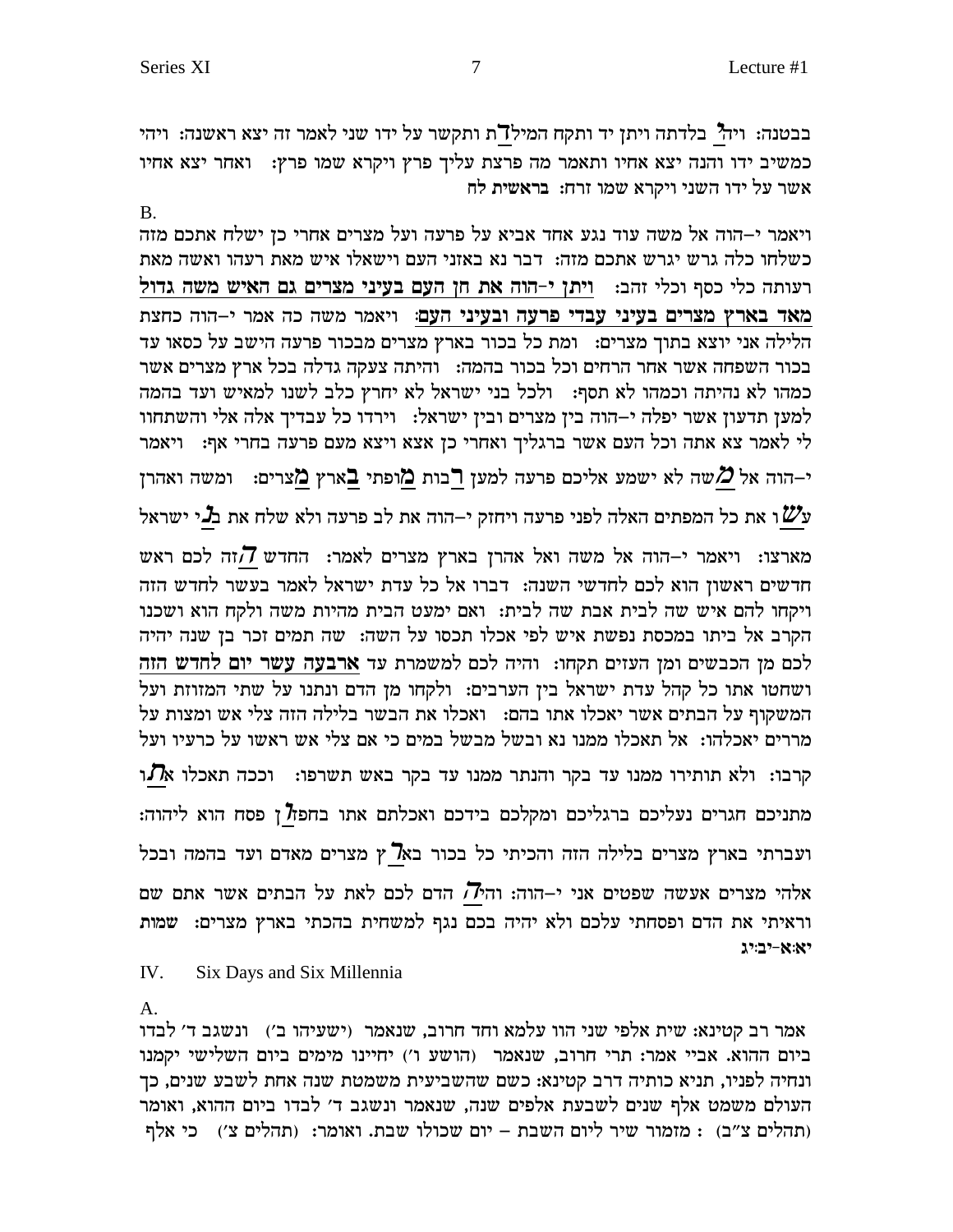## שנים בעיניך כיום אתמול כי יעבר. תנא דבי אליהו: ששת אלפים שנה הוי עלמא, שני . אלפים תוהו, שני אלפים תורה, שני אלפים ימות המשיח. סנהדרין צז

R. Kattina said: Six thousand years the world will exist, and one [thousand, the seventh], it shall be desolate, as it is written (Isaiah 2:11), "And the L-rd alone shall be exalted on that day." Abaye said: it will be desolate two [thousand], as it is said (Hoseah 6:2), "After two days will He revive us: in the third day, He will raise us up, and we shall live in His sight." It has been taught in a Braiisa in accordance with R. Kattina: Just as the seventh year is one year of release in seven, so is the world: one thousand years out of seven shall it be fallow, as it is written (Isaiah 2:11), "And the L-rd alone shall be exalted in that day," - and it is further said (Psalms 92:1), "A Psalm and song for the Sabbath day," meaning the day that is altogether Sabbath - and it is also said (Ibid. 90:4), "For a thousand years in Your sight are but as yesterday when it is past." The Tanna deve Eliyahu teaches: The world is to exist six thousand years. In the first two thousand there was desolation; two thousand years the Torah flourished; and the next two thousand years is the Messianic era. **Sanhedrin 97a**

## B.

כי נכלל עוד במלת "לעשות", כי ששת ימי בראשית הם כל ימות עולם, כי קיומו יהיה ששת הלפים שנה (ר"ה לא), שלכך אמרו (ב"ר יט ח) יומו של הקב"ה אלף שנים והנה בשני הימים הראשונים היה העולם כולו מים ולא נשלם בהם דבר, והם רמז לשני אלפים הראשונים שלא היה בהם קורא בשם ד', וכך אמרו (ע"ז ט., סנהרדין צז.) שני אלפים תהו אבל היתה הבריאה ביום הראשון האור, כנגד האלף של ימות אדם שהיה אורו של עולם מכיר את בוראו ואולי **b:a ziy`xa dxezd lr o"anx** . . . .oey`xd mc` zny cr dxf dcear yep` car `l

The term, "*la'asoss*" (to make) also refers to the fact that the six days of creation correspond to the entire lifespan of the world, for it will last for six thousand years (Rosh Hashana 31). This is what is meant by the statement (Medrash Berashis Rabbah 19:8), "A day of the Holy One, blessed be He, is equal to a thousand years." Behold, the first two days [of Creation] the world consisted only of water, without anything being completed. This is a hint to the first two thousand years in which no one called out by the name of Hashem. This is what they said (Avodah Zarah 9a), "For two thousand years the world was formless (*tohu*). There was, however, a creation of light on the first day, which corresponds to the lifetime of Adam who was the light of the world, who recognized his Creator. Perhaps, no one worshipped other gods until the first man (Adam) died. . . ." **Commentary of Ramban to Genesis 2:3**

C.

ו) ההמספר [של שבע שבתות שנים] רמז ליובל הגדול שהוא סוף כל ימי העולם אשר היותו ארבעה ותשעה, כי מספר מ"ט בימים ובשנים ובאלפים ובשערי בינה שנמסרו למשה הכל ענין אחד, ירמוז לזמן עמידת העולם וקיומו, כנרמז בתחלת קהלת "והארץ לעולם עומדת" (קהלת א:ד) והוא עולמו של יובל העולם, וזהו סוד (ר"ה כא:) חמשים שער בינה .<br>נבראו בעולם, וכולן ניתנו למשה חסר אחד, שנאמר (תהלים ח) ותחסרהו מעט מא–להים באור זה כי למדו בכל אלף ואלף שער בינה אחד והודיעו כל ההויה מראש ועד סוף חוץ מן היובל קדש שהוא שער החמשים הפנימי של בינה וזהו "ותחסרהו מעט מא–להים" והשער ההוא קראו מעט לרוב דקותו ופנימיותו משערי א–להים שהוא הבינה ולכך הזכיר במספר אלף שנה כמספר הזה "והיו לך" לשון הוי"ה ועוד הוסיף ואמר "ימי" כי כל ימי העולם מספר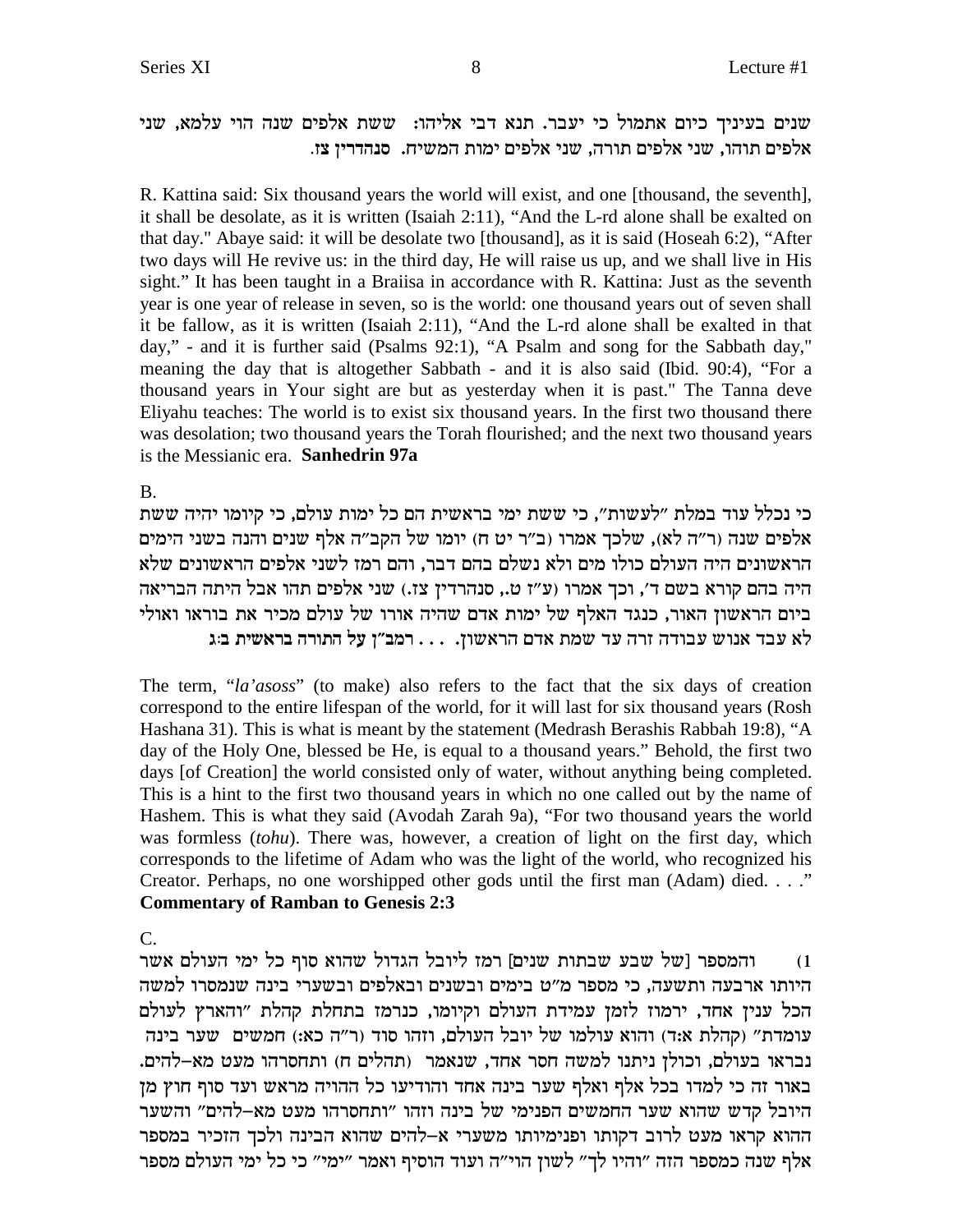לך" ועל זה אמר "והיו לך ימי" ולזה רמז דוד המלך ע"ה באמרו (תהלים קמה:יג), "מלכותך" מלכות כל עולמים" ומקרא מלא הוא (תהלים קה:ח) דבר צוה לאלף דור כי "דור" כמו עולם" וזהו חמשים שנה. ובא הרמז במלת "כל" ובמלת "לך" כי הכל כונה אחת וזה מבואר." י. כי כל אחת מן השבע [ספירות] פועלת שבע אלפים, והנה הם מ"ט וכשישלמו לעולם . . . **epiax 'it** .df oade myn lv`py enk laeil llkd aeyie edae edz didi dryze mirax` בחיי ויקרא כה:ח,י

The number [of years (forty nine) contained within the phrase, "seven cycles of the seven years of Shemitta]" hint to the great Jubilee which will occur at the end of the days of the world which will be forty nine [thousand years], for the number forty nine [recurs] in days, years, and thousands of years and in the gates of wisdom which were transmitted to Moshe. They are all hinting at one thing: The duration of the world, as it is hinted at in the verse (Ecclesiastes 1:4), "And the world will last *li'olam* (literally for ever)." This is referring to the "*olam*" of the Jubilee of the world. (See Kiddushin 15a, where the phrase is used in conjunction with a "permanent" Hebrew slave whose ear is pierced but is released on the Jubilee year.) This is the secret meaning of the "fifty gates of wisdom" which were created in this world (Rosh Hashana 21b) as it is stated (Psalms 8:6), "For you have made him a little lower than G-d." The explanation is that each succeeding "gate of understanding" which He taught him contained all of the revelations of each succeeding thousand year period, until he had taught him the entirety of existence with the exception of the holy Jubilee which is the fiftieth gate containing the hidden secret of wisdom. This is the meaning of, "For you have made him a little lower than G-d.". This "gate" is referred to as "a little" because of its immense subtlety and depth, more so than any of the other Divine "gates" of wisdom. That is why the number of thousands of years [hinted at] in the phrase, "seven cycles of the seven years of Shemitta" is [prefaced] by the phrase "and it shall be to you" an expression of being and existence. It also added the word, "days", for all of the days of the world correspond to the numerical value of *lecha* (to you - which is fifty). For that purpose it was written, "And it shall be [that] the days [consist of] *lecha* (fifty)". This is what King David, of blessed memory, hinted at when he wrote (Psalms 145:13), "Your kingdom is a kingdom for ever" [in which he used the words, "*kol olamim*", hinting at the multitudes of Jubilees of fifty years - the numerical value of the word *kol* is fifty]. And it is actually an explicit verse (Psalms 105:8), "the word which He commanded for a thousand *dor* (literally generations)", for the word *dor* is similar to *olam*, which is fifty years. The hint comes through the word *kol* and the word *lecha*. They both were written with the same intention. It is clear. . . . For each one of the seven *Sefiros* has an effect for seven thousand years, which comes to a total of forty nine. When the world completes the cycle of forty nine there will be void and formlessness and it will return back to the Jubilee from whence it originally came. Give this thought. **Rabbainu Bachya, Leviticus 25:8,10**

ועוד שמעתי מחכמים שיש בענין היובל סוד נפלא וכי בו נרמזו כל ימי העולם ושניו  $\,$ l ואתה הבן היקר תזכה ותחקור ותראה ותרבה הדעת ותבין בדברים. ס׳ החינוך מצוה ש׳׳ל

In addition, I have heard from Torah scholars that there is an astonishing secret tied in with the Jubilee, for it hints at the entire time span of the world and its years. You, my son, should merit to scrutinize and see for yourself and gain knowledge and understand these things. **Sefer HaChinuch Mitzvah 330**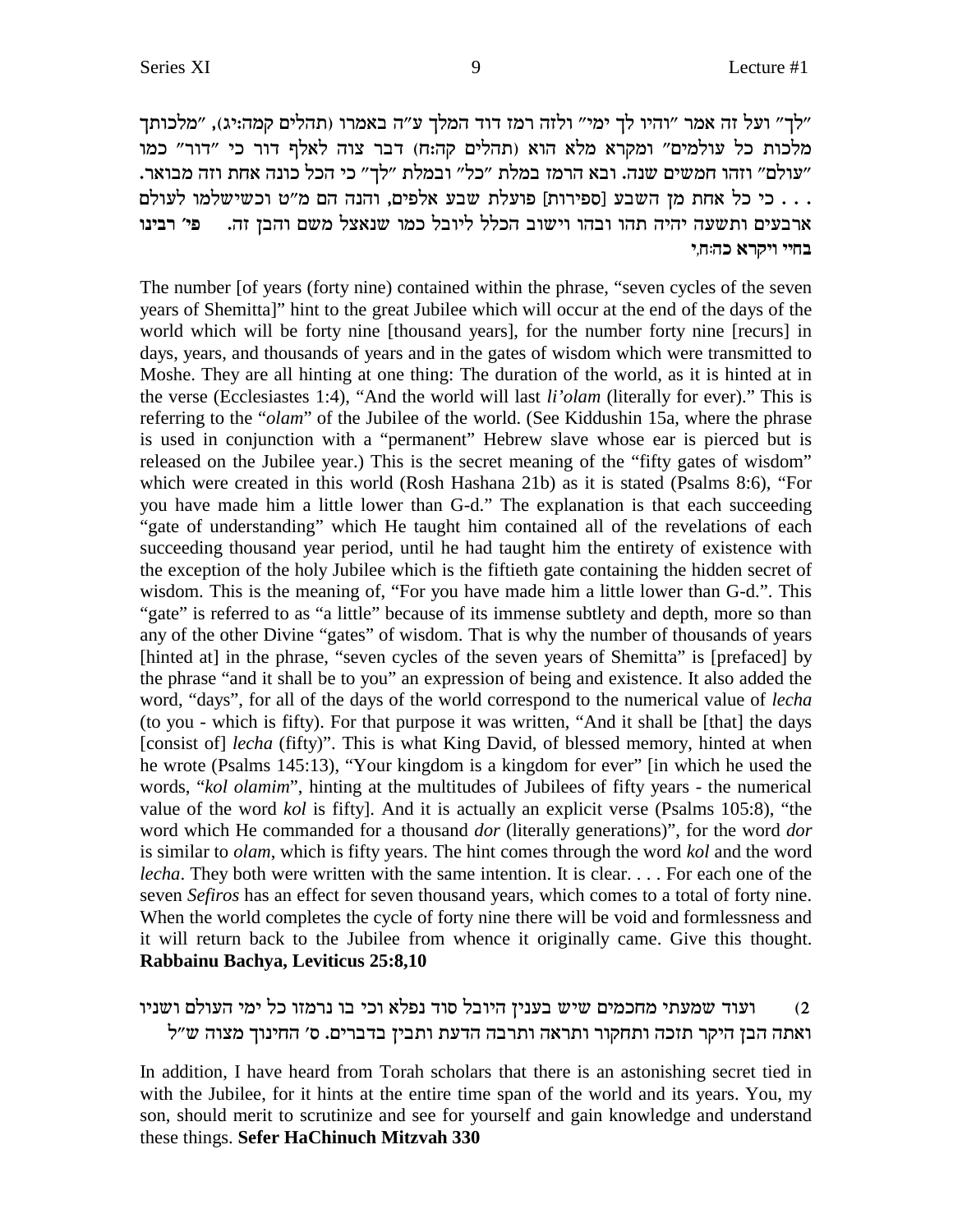D.

וסוד ימות עולם רמוז במקום הזה וכוף אזנך לשמוע מה שאני רשאי להשמיעך ממנו בלשון ימי אשמיעך, ואם תזכה תתבונן כבר כתבתי בסדר בראשית (בראשית ב ג) כי ששת ימי בראשית הם ימות עולם, ויום השביעי שבת לד׳ א–להיך כי בו יהיה שבת לשם הגדול, כמו ששנינו (תמיד פ"ז מ"ד) בשביעי מה היו אומרים מזמור שיר ליום השבת לעתיד לבא שכולה שבת ומנוחה לחיי העולמים: והנה הימים רמז לאשר ברא במעשה בראשית, והשנים ירמזו , לאשר יהיה בבריאת כל ימי עולם – ועל כן החמיר הכתוב בשמיטה יותר מכל חייבי לאוין וחייב הגלות עליה כמו שהחמיר בעריות (לעיל יח כח), שנאמר אז תרצה הארץ את שבתותיה (להלן כו:לד) והחזיר הענין פעמים רבות . . . מפני שכל הכופר בה אינו מודה ומעשה בראשית ובעולם הבא . . . והיובל יודע עוד מבראשית עד ויכולו, כי ישובו ביובל הכל איש אל אחוזתו ואיש אל משפחתו, כי הוא מוסד המאמין יחריש, וזהו שנאמר ושבתה הארץ שבת, וקראתם דרור בארץ (פסוק י), כי היא ארץ החיים הנרמזת בפסוק הראשון בראשית א:א), שבה נאמר והארץ אזכור (להלן כו:מב), וכבר זכרתי זה פעמים: ושמא לזה) רמזו רבותינו (ר"ה כא:) באמרם, חמשים שערי בינה נבראו בעולם וכולם נמסרו למשה חוץ מאחד. כי כל שמיטה שער בית אחד, והנה הודיעוהו כל ההויה מתחילה ועד סוף חוץ מן היובל קדש: פירוש הרמב״ז לויקרא כה:ב

The secret doctrine of the days of the world is hinted at in this place (Lev.25:2). Bend your ear to what I am permitted to let you hear. If you merit it, you will understand. I already wrote in Parshas Beraishis (Gen. 2:3) that the six days of creation symbolize the days of the world with the seventh day being a Sabbath dedicated to Hashem, your G-d, for at that time there will be a cessation of activity for the sake of His great Name, as we learned (Tamid 7:4), "On the seventh day what did [the Levites] say? 'A Psalm song for the Sabbath day' which is referring to the future, a day which is entirely a period of cessation and rest for the Life of the worlds." Behold, these days hint at what was created during the creation process. The years [of Shemitta] hint at what will occur to the creation during the world's existence. It is for that reason that the Scripture is more stringent with Shemitta than with any of the other negative commandments and one is condemned to exile because of it, just as it is stringent with immorality, as it is stated (Lev. 26:34), "Then shall the land enjoy her Sabbaths, as long as it lies desolate". Scripture repeats this theme many times . . . because anyone who denies this, denies the Creation and the World to Come. . . . The Jubilee year is hinted at in the verses between *Beraishis* (Gen. 1:1) and *Vayichulu* (Gen. 2:1), for they will all return at the Jubilee, every man to his possession, and every man shall return to his family. For it is a foundation. He who believes shall be silent. This is what is meant in the verses (Lev. 25:2), "Then shall the *land* keep a Sabbath to the L-rd." (Ibid. 25:10) "And proclaim liberty throughout all the *land*." For this is the land of [spiritual] life which is hinted to in the first verse (Gen. 1:1). Regarding it does Scripture state (Lev. 26:42), "And I will remember the *land*." I have mentioned this many times. Perhaps this is what our Sages hinted at (Rosh Hashanah 21b) by saying, "Fifty gates of wisdom were created in this world and they were all transmitted to Moshe with the exception of one." For every Shemitta is one "gate". Behold He informed him of the entire existence with the exception of the holy Jubilee. **Commentary of Ramban to Leviticus 25:2**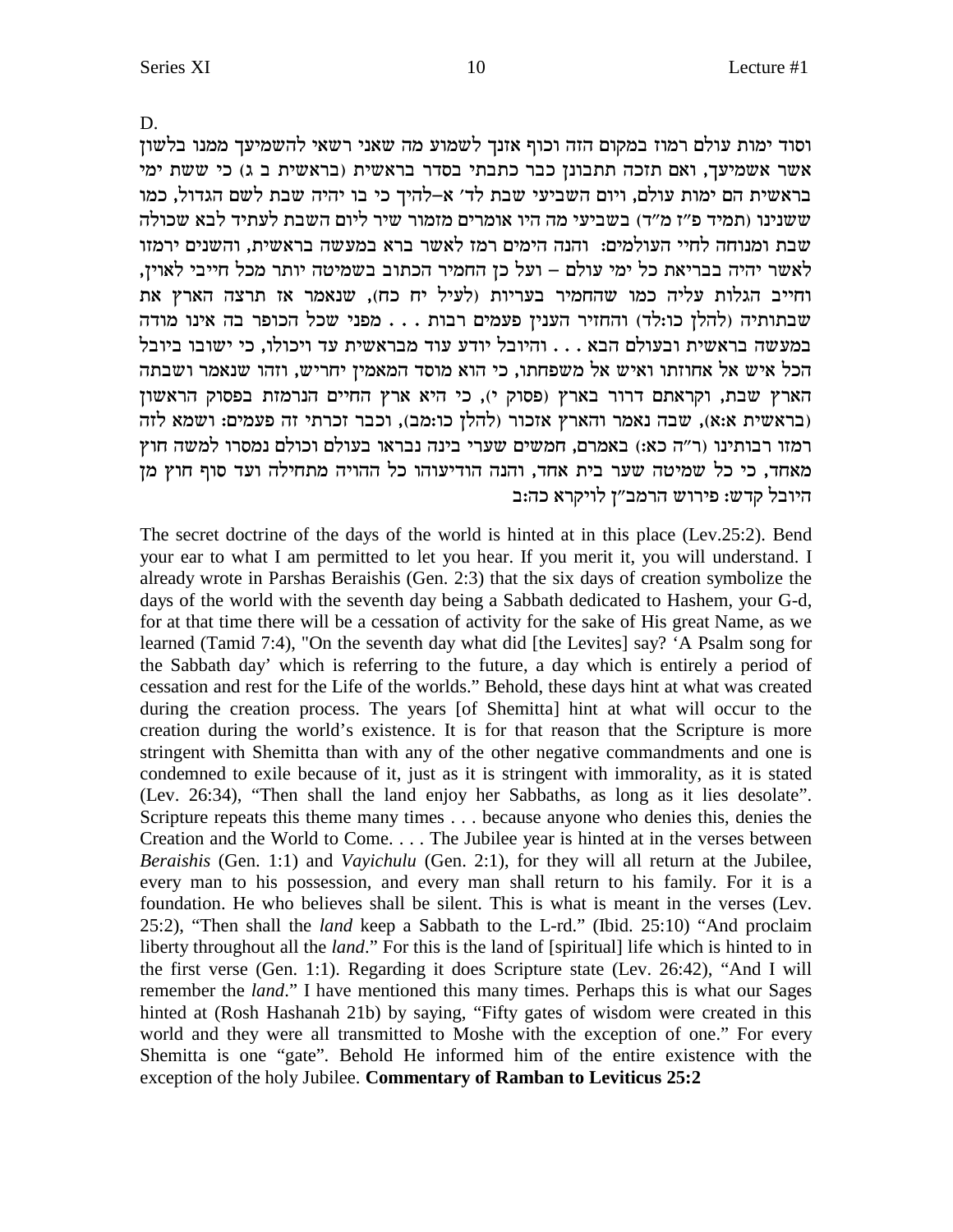E.

'אמר מ"ש המקובלים על פסוק מלכותך מלכות כל עולמים. כל, בגימטריא נ', שהם נ'  $y''$ לף, שהוא סוד יובל הגדול. - וסוד דבר צוה לאלף דור חסר ו', בגימטריא מש"ה. - וז  $d$ לה מאלף מצאתי, שהוא משה. - וסוד נון ארוכה, שהוא סוד יובל הגדול. - משה היה כלול מכל נ' אלף דור. – 'מה 'שהיה 'הוא, ר"ת מש"ה. – וזה סוד נ"א, נ' אלף דור. – ויתעבר ד' בי למענכם, ר"ת יובל. – שעבודו של משה עד היובל הגדול למענכם, שנשמתו מתנוצצת בכל דור ודור. ס׳ מגלה עמוקות על ואתחנן אופן ס״ה

That which the Kabbalists write regarding the verse (Psalms 145:13), "Your kingdom is a kingdom "*kol olamim*" (for ever)" The numerical value of the word *kol* is fifty which hints at the fifty thousand years which is the secret doctrine of the great Jubilee. The secret of the verse (Psalms 105:8), "The word which He commanded for a thousand *dor* (literally generations)", in which the word *dor* is written without a "*vav*" is that the numerical value [of *l'elef dor* without the "*vav*"] is that of Moshe - three hundred and forty five. This is the meaning of the verse (Ecc. 7:28), "one man among a thousand have I found," which is referring to Moshe. This is the secret of the elongated "*nun*" (see Num. 27:5) which alludes to the secret doctrine of the thousand generations. Moshe contained all fifty - referring to the thousand *dor -* generations. The first letters of the verse (Ecc. 1:9) (*Mah* (that) *shehayah* (which was) *hu* (is) destined to reoccur), spells out the word **Mosheh**. This is the secret doctrine of the word "*na*" - [which is spelled] *nun alef* which alludes to the *nun elef* (fifty thousand) generations. [In addition,] the first [Hebrew] letters of the verse (Deut. 3:26), "But the L-rd was angry with me for your sakes" can be [rearranged] to read the word  $\cdot$ יובל - Jubilee. [The inference is] that the forced labor of Moshe, which was for your sakes, will last until the great Jubilee, for his soul shines throughout every generation. **R. Nosson Nota Shapiro, Sefer Megaleh Amukos, #65**

- . יאמר על פי הקבלה אנו עתה בשמיטת פחד יצחק. – וסוד כי מן המים משיתיהו וזה סוד ומשה היה רועה. ס׳ מגלה עמוקות על ואתחנן אופן ס״ד

According to the Kabbalah, we are presently in the Shemitta cycle of *Pachad Yitzchak*. This is the secret doctrine contained within the verse (Exodus 2:10), "Because I drew him out of the water." This is the secret doctrine contained in the verse (Exodus 3:1), "And Moshe was a shepherd."**R. Nosson Nota Shapiro, Sefer Megaleh Amukos, #64**

וראה והבן שמשרע"ה היה משמטה שעברה היא שמטת החסד וכששלחו בזו השמטה אמר רבון העולמים אין אני מהשמטה הזאת אלא מהשמטה שעברה שהיתה כולה רחמים וחסד ומים זכים בלי יצר ובלי עון ולמה הבאתני אל השמטה הזאת, ואמרה הבינה אני הבאתיך לצורך העולם להוציא על ידך את ישראל ממצרים ולהביא במצרים עשר מכות ולהעביר את ישראל בתוך הים ביבשה ולהנחותם במדבר ולתת להם את המן ולהשקיע את צריהם של ישראל בים. . . . ודע ששמיטה אחת עברה ז' אלף שנה היא שמיטת החסד. אבל . . . .mlerd oiaaqny arxe xace axg ok lre dyw dhny cgt zhiny `id z`fd dhinyd ס׳ הפליאה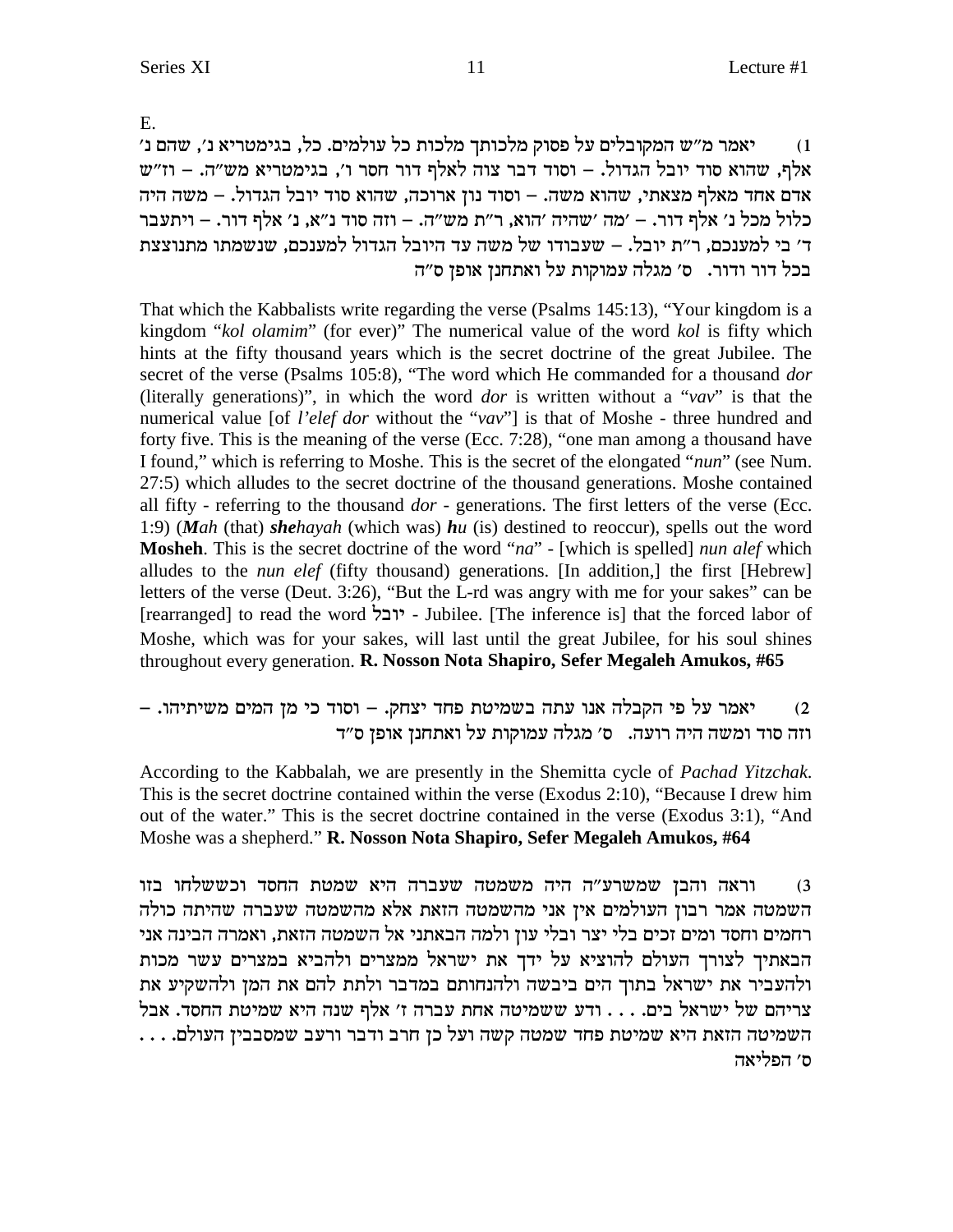You should perceive and understand that Moshe Rabbainu was from the previous Shemitta, which is the Shemitta of [the Sefira of] Chesed. When he was sent to this Shemitta, he said, "Master of the worlds, I am not from this Shemitta but rather from the past one, which was entirely made up of compassion and kindness and pure water without an [evil] inclination and without sin. Why did you bring me to this Shemitta?" [The Sefira of] Binah replied, "I brought you [here] because of the needs of the world, in order to bring out Israel from Egypt through you, and to bring the ten plagues to the Egyptians, and to lead Israel in the midst of the [Red] Sea through the dry land, and to lead them through the desert, and to give them the Manna, and to sink the enemies of Israel in the sea.... You should know that one Shemitta has already passed which had a duration of seven thousand years, which was the Shemitta of Chesed. This Shemitta, however, is the Shemitta of *Pachad*. It is a difficult Shemitta. That is why war, plague, and famine surround the world.... Sefer HaPeliah

ומפרש [הרב דוד ב״ר יהודה החסיד בספרו ס׳ לבנת הספיר בשנת ה׳ פ״ה ליצירה]  $(4)$ דהמ״ד בסנהדרין דפליגי חד חרוב וח״א תרי חרוב פליגי בזה דמ״ד תרי חרוב האי דילן שמטה בתראה ובתר שמטה יובלא וסדר זמנין קודם לכן ויהי אור דכבר היה למ״ד חד חרוב האי עלמא קדמאה. ס' תורה שלמה בראשית אות תכ"ג

The Chasid, HaRav David b. R. Yehudah HaChasid in his work, Livnas HaSapir, written in the year 5085 (1325), explains that the argument in the gemora Sanhedrin (97a) whether the world will be in a state of destruction lasting one thousand years or two thousand years is based upon the following: The one who maintains that the destruction will last two thousand years holds that this world is going through the last Shemitta and afterwards will be the Jubilee year. According to this opinion, before this world, before the command, "Let there be light", there existed a time based order. According to the opinion that destruction will last for one thousand years, this is an earlier world. Sefer **Torah Shelaimah, Beraishis #423** 

 $F_{\cdot}$ 

. . . אבל ראוי שנדע שהם קבלו ששני אופני ההפסד יהיו בעולם. הא׳ הפסד חלקי והוא שיעמדו שמים וארץ כמו שהם אבל יחרבו ויפסדו היסודות והמורכבים מהם אשר על פני כל הארץ והאדמה תשאה שממה. וההפסד החלקי הזה קיימו שיהיה לעולם לאלף השביעי מבריאתו וממנו דבר רב קטינא והתנא דבי אליהו והוא מה שאמרו וחד חרב לפי שיפסק השפע העליון ולא יבא על הארץ. ולזה ההפסד תרמוז מצות השבת וחג הפסח ואליו תרמוז מצות השמיטה שצוה יתברך שש שנים תזרע שדך וגו' ובשביעית תשמטנה ונטשת כי לא יפסדו בהפסד החלקי הזה השמים והארץ אלא שתחרב הארץ מההוויות כלם. . . . וההפסד השני הוא ההפסד המוחלט שיחזור הכל רוצה לומר שמים וארץ וכל מה שבתוכם להעדר הגמור ולהעדר המוחלט והכולל הזה תרמוז מצות היובל שאחרי עבור שבע שמיטות אלפים מן השנים בשנת החמשים אלף יפסד הכל עליונים ותחתונים הפסד כללי חומר וצורה וישוב הכל להעדר מוחלט כאשר היה קודם הבריאה ולכך נאמר בשנת היובל הזאת תשובו איש אל אחוזתו. . . . וזהו עצמו דעת הרמב"ן בשמיטה ויובל אם לא שכסה אותו בסודותיו ואיני רואה בזה צורך הסוד והעלמה כי הנה התורה הא–להית גלתה כל המדעים היקרים בסדר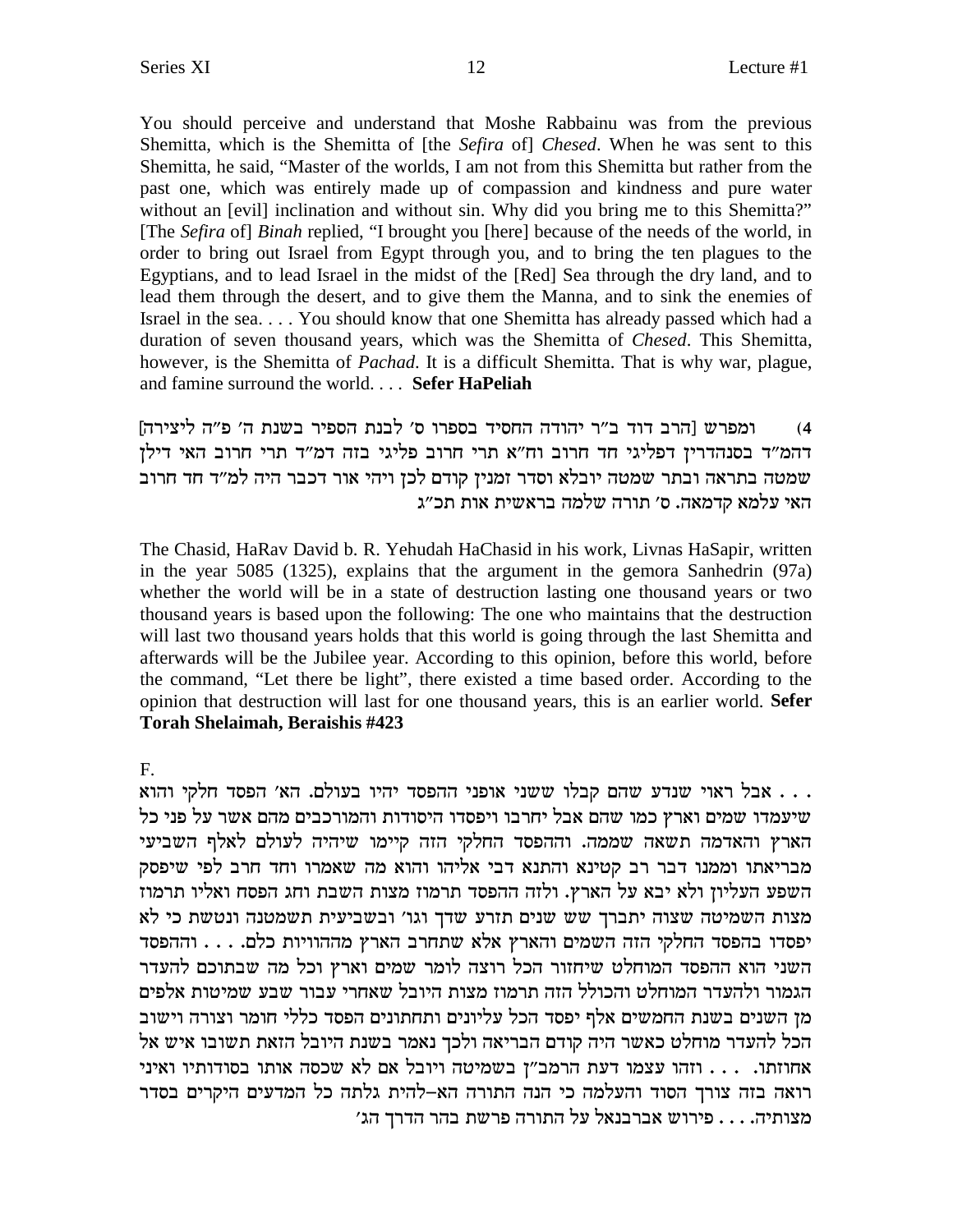It is proper for you to know that [our Sages] had a tradition that there are two forms of destruction that will occur in this world. The first is a partial destruction where heaven and earth will remain as they are but the basic [four] elements [of earth, water, air, and fire] and their compounds on earth will undergo destruction as the earth will become desolate. This partial destruction will occur, according to tradition, on the seventh millenium from Creation. This is what Rav Katina and the Tana D'vei Eliyahu are referring to when they say that there will be destruction which will last for a thousand years as the influx of blessing for the higher worlds will not reach the earth. This destruction is hinted at in the commandment regarding Shabbos and the holiday of Pesach as well as the commandment of Shemitta which Hashem commanded (Exodus 23:10-11), "Six years shall you plant your field . . . and the seventh year you shall release your hold and abandon it," for this partial destruction will not affect heaven and earth but only all of the activity on earth. . . . The second form of destruction is the total destruction where everything, meaning heaven and earth and all that is contained therein, will revert to absolute nothingness. This total negation of existence is hinted at in the commandment of Jubilee, for after seven Shemittas of a thousand years each, in the fiftieth millenium, everything will be entirely destroyed, the upper and lower worlds, substance and form and everything will revert to absolute nothingness, the state that existed from before creation. For this reason it is stated (Lev. 25:13), "In the year of this Jubilee you shall return every man to his possession." . . . This is actually the opinion of the Ramban in regards to Shemitta and the Jubilee, which he hid through his allusion to secret doctrines. I don't see the need for maintaining its secrecy, for the Divine Torah revealed all precious knowledge through its system of commandments . . . **Commentary of R. Yitzchak Abravanel to Parshas Behar,** *Derech HaShelishi*

G.

ובכלל הדבר הוא להודיעך ענין טעות אחד נפל בפי קצת המקובלים כמו ספר קנה (1 וספר בעל התמונה האומרי' כי שבע שמיטות יהיו בעולם וכל שבעה אלף שנה הם שמיטה אחת וכבר עברה שמיטה ראשונה ואנחנו עתה בשמיטה הב׳ הרומזת אל ספירת הגבורה וכיוצא בזה האריכו בדברים אשר לא כן ועתה אודיעך כי אין להאמין בדברים האלו. ספר מאמרי רשב״י מר׳ חיים ויטאל בשם האריז״ל

Regarding this in general, I would like to tell you about an error which crept in to the writings of some of the Kabbalists such as the *Sefer HaKanah* and the work of the author of the *Sefer HaTemunah* who state that there will be seven Shemittas in the world and that every period of seven thousand years corresponds to one Shemitta and that one Shemitta has already elapsed and that we are in the second Shemitta which hints to the *Sefira* of *Gevurah* and similar things upon which they elaborated, which are not so. I am now telling you not to believe such things. **Sefer Maamorei R. Shimon bar Yochai, R. Chaim Vital in the name of the Arizal**

0) כל ספרי המקובלים האחרונים שהיו אחרי הרמב"ן ז"ל אל תקרב אליהם כי מן הרמב״ן ואילך נסתרה דרך החכמה הזאת מעיני כל ולא נשאר בהם כי אם קצת ענפי הקדמות בלתי שרשיהם ועליהם בנו המקובלים האחרונים ז"ל את דבריהם בשכל אנושי ומעצמך תוכל לדעת לעמוד על המבחן כי המעיין החרוץ יוכל לכלול ולידע רוב הקדמותיהם וכלליהם בד' או ה' ימים וכל דבריהם כפל הענין במלות שונות ועל פי הקדמתם הוא היות 'עשר ספירות נמצאות וחברו תילי תילים של ספרים בענין אשר כללות דבריהם יכתבו בב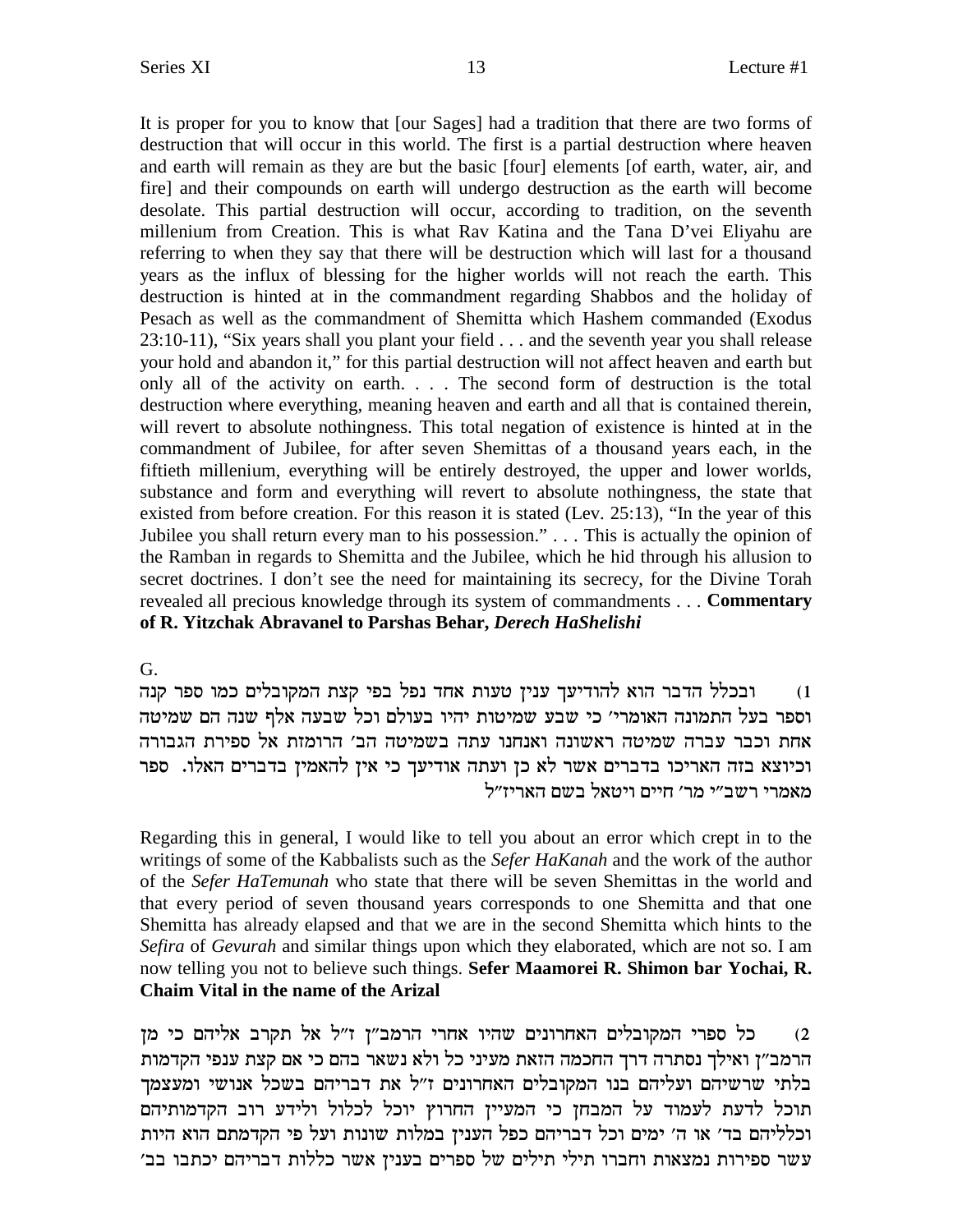או בג' קונטריסים. והוא מוסיף ואומר: ואנשי לבב שמעו לי. אל יהרסו אל ד' לראות בספרי האחרונים הבנויים עפ"י השכל האנושי. ס' עץ חיים בהקדמה

[The Arizal stated that one] shouldn't study the works of the latter day Kabbalists who came after the Ramban, z"l, because those who came afterwards lived in an era when this branch of wisdom was hidden from everyone's eyes. They were only aware of some of the secondary principles, without knowing the basic principles. Upon these [secondary principles] did the latter day Kabbalists build their works, using only human logic. You, yourself, can test it out, for a dedicated researcher can know the majority of their principles after four or five days of research. All of what they say is merely repetitive, using different words. According to their principle doctrine, there exist ten sefiros. On this principle, they wrote mounds of works that can all be summarized in two or three booklets. He continued on and said, "Men of understanding, listen to me. Don't become undisciplined in your urge to reach G-dliness and read the works of the latter Kabbalists which are built upon human logic." R. Chaim Vital, Preface to Sefer Etz Chaim

. . . . וידוע לנו בבירור גמור שהגאון החסיד נ״י אינו מאמין בקבלת האר״י בכללה  $(3)$ שהיא כולה מפי אליהו ז״ל רק מעט מזעיר מפ׳ אליהו ז״ל והשאר מחכמתו הגדולה ואין חיוב להאמין בה כו' וגם הכתבים נשתבשו מאד וכו' ולאיש אשר אלה לו לו משפט הברירה לבחור לו הטוב והישר מכל כתבי הקדש הקדשים האר״י ז״ל לאמר שמועה זו נאה והיא מפי החסידים אליהו אינה מפי אליהו ז"ל . . . אגרת מהרה"ג ר' שניאור זלמן מלאדי למנין החסידים בווילנא שנת תקנ״ז, אגרות הקודש אגרת ל״ד

... We know with complete clarity that the Gaon, the Chasid, may his lamp shine brightly, does not believe that the entire Kabbalah of the Arizal originated with the teachings of Eliyahu [HaNavi], z"l. Rather, [according to the Gaon,] only a small fraction came directly from Eliyahu, z"l, and the rest came as a result of his great wisdom. [If so,] there is no requirement to believe in it etc. In addition, [according to the Gaon,] the writings are full of [copyist] errors etc. Someone holding such an opinion feels justified in selecting those passages of the writings of the most holy Arizal which he deems to be worthy and correct and to identify them as teachings of Eliyahu, z"l, and rejecting other passages as not being the teachings of Eliyahu, z"l. . . . Letter from R. Shneur Zalman of Liadi to the community of Hasidim in Vilna, 1797, Igros HaKodesh #34

H.

דהא לא יקום בר נש עד יומא שתיתאי דהוא בשית אלף שנין ולא באשלמותיה בר בתקוף תשובה דהוא שולטנא דבר נש ההוא ליתיה אלא בשיתיתאי ובז׳ ישתאר שמטה בעלמא חרוב ובתמינאה יתחדש עלמא כדלקדמין ויהא מה דיהא. מדרש הנעלם בזהר חדש בראשית הובא בס׳ תורה שלמה בראשית אות תכ״ג

For man (Moshiach) will not arise until the sixth day which is in the sixth millenium and not at its end unless [it will come earlier] through the power of Teshuva, for the authority of man (Moshiach) will only take place in the sixth millenium. On the seventh, there will be a Shemitta, as the world will be destroyed. On the eighth, the world will be renewed as it was originally and that which will occur then will occur. Medrash HaNelam, Zohar **Chadash Beraishis**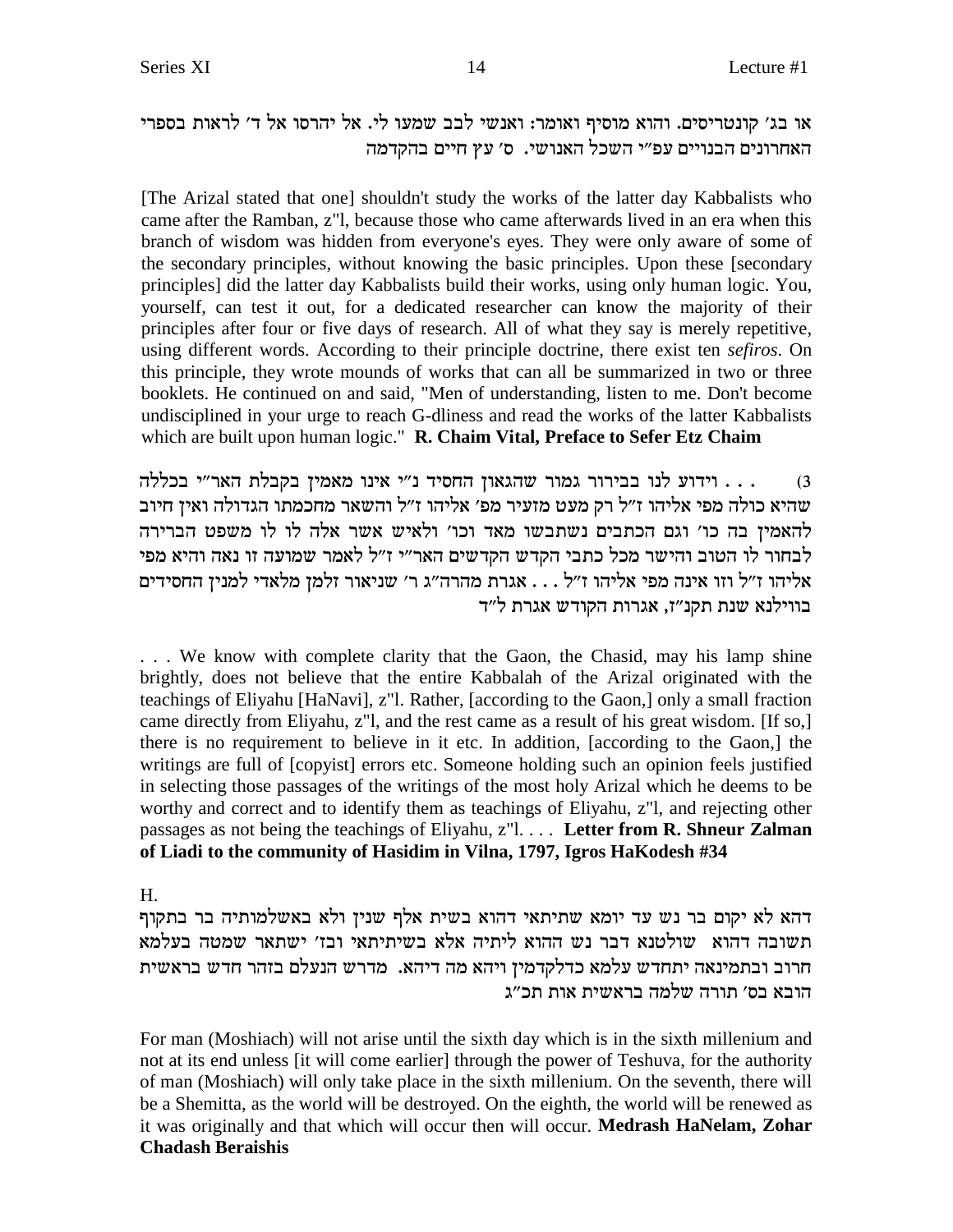#### $V_{.}$ Destruction and Renewal - An Eternal Pattern

## $A_{\cdot}$

תני רבי ישמעאל כמעשה ארץ מצרים וכמעשה ארץ כנען לא תעשו וגו׳ ואם לאו אני ד׳ א–להיכם תני רבי חייא למה אני ד׳ כתיב שני פעמים אני הוא שפרעתי מדור המבול ומסדום וממצרים אני עתיד ליפרע ממי שהוא עושה כמעשיהם דור המבול נמחו מן העולם ע"י שהיו שטופין בזנות אמר רבי שמלאי כל מקום שאתה מוצא זנות אנדרלמוסיא באה לעולם והורגת טובים ורע. מדרש ויקרא רבה כג:ט

Rabbi Yishmael taught, "After the doings of the land of Egypt . . . and after the doings of the land of Canaan shall you not do . . ." (Lev. 18:3) And if you don't listen, "I am the L-rd your G-d." (Ibid. 18:4) Rabbi Chiya taught, "Why is the phrase, 'I am the L-rd your G-d.' (Ibid. 18:4) written twice? I, who punished the generation of the Flood, of Sodom, of Egypt, will also punish, in the future, those who act like them. The generation of the Flood was blotted out because they were awash in immorality." Rabbi Simlai said, "Wherever immorality is rampant, a deluge comes and slaughters the good [together] with the bad. " Medrash Vayikra Rabbah 23:9

## $B<sub>1</sub>$

אין מדתו של הקב"ה כמדת ב"ו, מלך ב"ו שמורדה עליו מדינה שולח בה אנדרלמוסיא והורג הטובים עם הרעים, והקב"ה אינו כן אלא מאבד את הרשעים וממלט את הצדיקים, חטאו דור אנוש אבד אותם, והציל את חנוך שנאמר ויתהלך חנוך את הא-להים, למה ביום צרה יודע חוסי בו. דור המבול הכעיסוהו ואבדן שנאמר וימח את כל היקום, והציל לנח שנאמר ונח מצא חז. וכן הסדומיים [הכעיסוהו] ואבדן שנאמר וד׳ המטיר על סדום וגו׳, והציל ללוט שנאמר וישלח את לוט מתוך ההפכה. הביא חושך על המצריים ולכל בני ישראל היה אור במושבותם. למכה מצרים בבכוריהם הקדשתי לי כל בכור בישראל. למה ביום צרה יודע חוסי בו. יצאו ממצרים באו למדבר, עשו אותו מעשה חוץ משבטו של לוי שנאמר ויאספו אליו כל בני לוי, מיד עמד משה והרג לחוטאים שנאמר ויעשו בני לוי כדבר משה וגו׳, ושבטו של לוי שנתנו נפשם על קדושת השם, נאמר למשה ולאהרן אל תכריתו. ילקוט שמעוני במדבר פרק ד' רמז תרצ"ה

The *midos* (traits) of the Holy One, blessed be He, are different than those of mortals. When a province rebels against a mortal king, the king will proceed to annihilate [the province, without distinguishing between the innocent and guilty. The Holy One, blessed be He, is different. He will only destroy the evil ones and will save the righteous. The generation of Enosh sinned and he destroyed them, but He saved Chanoch, as it says (Gen. 5:22), "And Chanoch walked with G-d." Why? "In the day of trouble; He knows those who trust in Him." (See Nahum 1:7) The generation of the Flood angered Him and He destroyed them, as it says (Gen 7:23), "And every living substance was destroyed." But He saved Noah, as it says (Gen. 6:8), "And Noah found grace in the eyes of the L-rd." Similarly, the people of Sodom angered Him and He destroyed them, as it says (Gen. 19:24), "Then the L-rd rained upon Sodom and upon Gomorrah brimstone and fire ..." But He saved Lot, as it says (Gen. 19:29), "And He sent Lot out of the midst of the overthrow . . ." He brought darkness to the Egyptians, but to the children of Israel there was light in their dwellings. When He smote the first born of Egypt, He [said (Num. 3:13),] "I consecrated to me all the firstborn in Israel." Why? Because, "In the day of trouble; He knows those who trust in Him." (See Nahum 1:7) After they left Egypt, they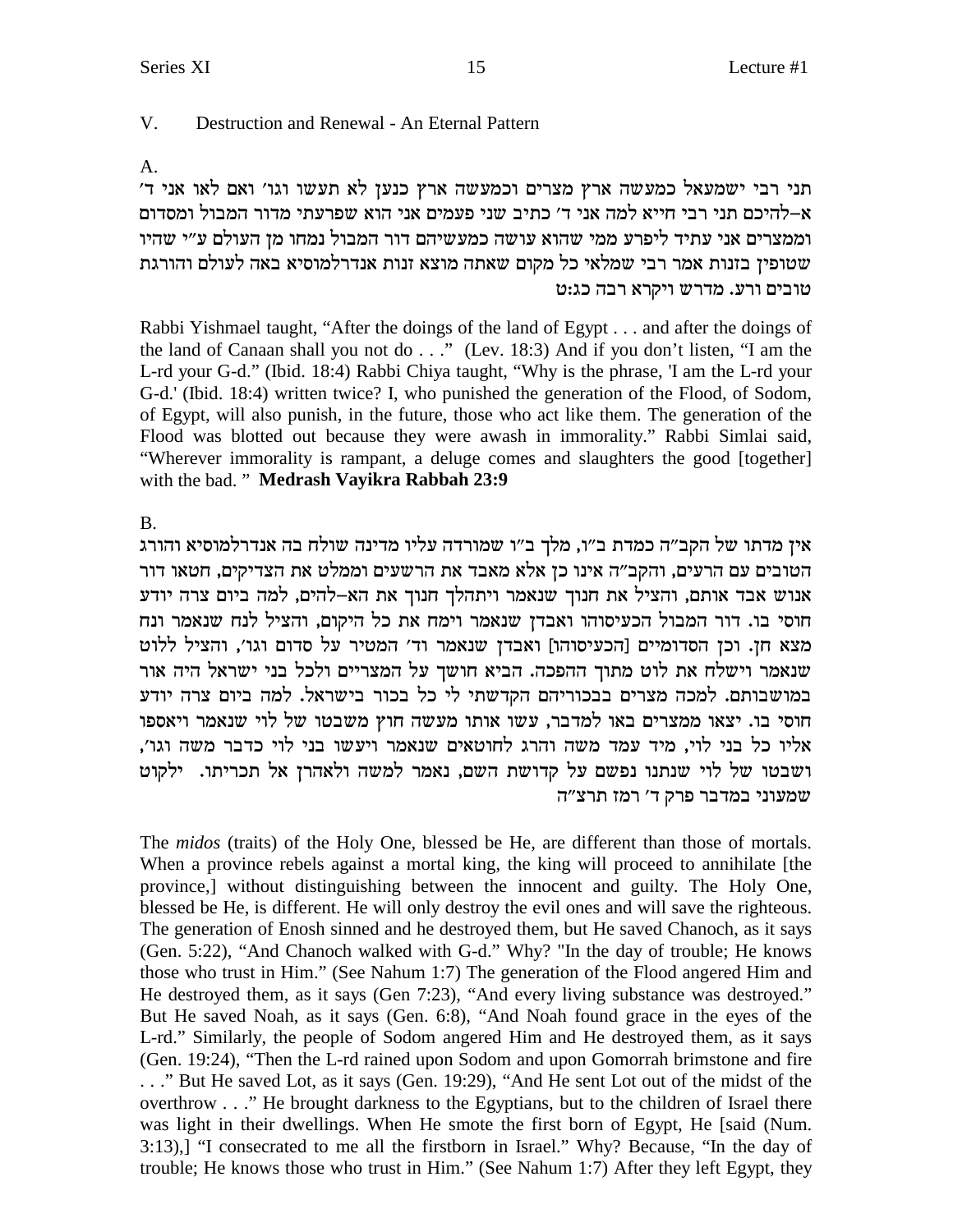came to the desert and they sinned [with the golden calf], with the exception of the tribe of Levi, as it says (Exodus 32:26), "And all the Levites gathered themselves together to him (Moshe)." Moshe then killed all of the sinners, as it says (Ibid. 32:28), "And the Levites did according to the word of Moses . . ." Regarding the tribe of Levi, who sacrificed their lives to sanctify the Name [of Hashem,] it was said to Moshe and Aaron (Num. 4:18), "Do not cut off the tribe of the families of Kahos from among the Levites." Yalkut Shimoni Bamidbar Chapter 4 Remez 695

 $C_{\cdot}$ 

אר״י בר סימון יהי ערב אין כתיב כאן אלא ויהי ערב מכאן שהיה סדר זמנים קודם  $(1)$ לכן א"ר אבהו מלמד שהיה בורא עולמות ומחריבן עד שברא את אלו אמר דין הניין לי יתהון לא הניין לי א״ר פנחס טעמיה דר׳ אבהו וירא א–להים את כל אשר עשה והנה טוב מאד דין הניין לי יתהון לא הניין לי: מדרש בראשית רבה פרשה ג׳ פסקה ז׳

Rabbi Yehudah b. Simon said: Scripture does not state, "Let there be evening," but rather, "It was evening." From here we see that time existed beforehand. Because of this, Rabbi Abahu said: This teaches us that He created worlds and destroyed them until He created these. He said, "I have pleasure with these and I didn't have pleasure with the others." R. Pinchas said that the basis of R. Abahu's statement is the verse, "And G-d saw every thing that He had made, and, behold, it was very good." This pleases Me whereas the others did not. Medrash Beraishis Rabbah Parshah 3 Piska 7

את הכל עשה יפה בעתו א״ר תנחומא בעונתו נברא העולם לא היה ראוי להבראות  $(2)$ קודם לכן אלא לשעתו נברא שנא׳ את הכל עשה יפה בעתו א״ר אבהו מכאן שהיה הקב״ה בונה עולמות ומחריבן בורא עולמות ומחריבן עד שברא את אלו ואמר דין הניין לי יתהון לא הנייז לי. מדרש קהלת רבה פרשה ג׳ פסקה י״ד

"He has made everything beautiful in its right time" (Ecclesiastes 3:11) Rabbi Tanchum said: The world was created in its proper time. It wasn't fit to have been created beforehand. Rather, it was created in its time, as it says (Ibid.), "He has made everything beautiful in its right time" Rabbi Abahu said: From here we see that the Holy One created worlds and destroyed them. Created worlds and destroyed them until He created these and said, "This pleases Me whereas the others did not." Medrash Koheles Rabbah Parshah 3 Piska 14

ויהי ערב ויהי בוקר, יהי אין כתיב אלא ויהי, אלא מכאן שסדר זמנים היה קודם לכן  $(3)$ וזה בונה עולמות ומחריבן החורבן הוא אלף שנים שמיטה והבנין שיתא אלפי שני הוי עלמא דין הניין לי ודין לא הניין לי. ספר הפליאה

"And it was evening and it was morning" (Gen. 1:5) It is not written, "Let there be evening," but rather, "It was evening." From here we see that time existed beforehand. He created worlds and destroyed them. The destruction lasted for a period of a thousand years, a Shemitta, and the state of construction lasted for six thousand years. This is the meaning of, "I have pleasure with these and I didn't have pleasure with the others." Sefer **HaPeliah**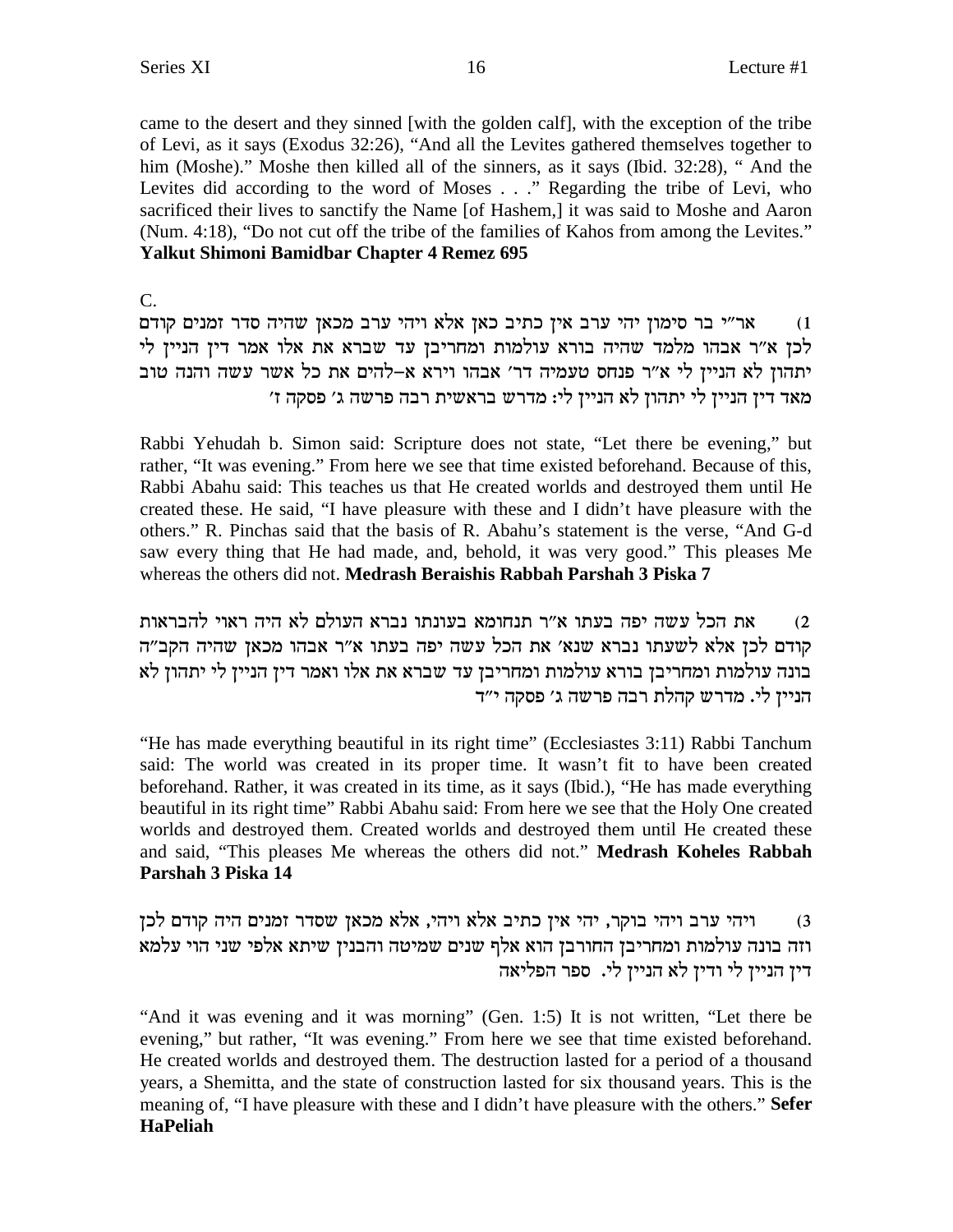פתח תניינא, נחלה מבוהלת בראשונה ואחריתה לא תבורך (משלי כ׳) מלמד  $(4)$ שהקב"ה ברא תחלה עולמות ומחריבן אילנות ועוקרן לפי שהיו מבוהלין ומקנאין זה לזה, משל לעשר אילנות הנטועות בשדה בשורה אחת באורך, ואין בין אילן לאילן כמלא נימא כל אילן ואילן רוצה שימלוך על כולן ולינק כל לחלוח האדמה בין כך יבשו כלם, כך העולמות. ואחריתה לא תבורך, שנטל הקב״ה אורו מהם ונשארו חשך לענוש בהם הרשעים, הוי ואחריתה לא תבורך. מס׳ אצילות נדפס באוצר המדרשים (אייזנשטיין) עמוד סו

The last introduction [to the discourse] is as follows: "An inheritance gotten hastily in the beginning will not be blessed in the end." (Proverbs 20:21) This teaches us that the Holy One, blessed be He, originally created worlds and destroyed them, trees and uprooted them, because they were hasty and were jealous of each other. This is akin to ten trees which were planted in a field in a straight row without any room between them. Every tree desires to rule over the others and to draw all of the moisture of the ground to itself and to dry out the others. So too was it with the [destroyed worlds]. "They will not be blessed in the end." (Ibid.) This is because the Holy One removed his light from them and they remained in the dark in order to punish the evil. This is the meaning of, "They will not be blessed in the end." Mesechta Atzilus

זרמתם שנה יהיו אלו תשע מאות ושבעים וארבעה דורות שהיו קודם לבריאת עולם  $(5)$ ונשטפו כהרף עין בשביל שהיו רעים ר' יוחנן אמר למה ב של בראשית גדולה ביותר לפי שהיא מצטרפת לשני ביתין למלא ארבע בראשית בגימטריא תתקע"ד הוי כיצד תש"ר הרי תשע מאות א' דבראשית מתחלף עם ל' דאלב"ם הרי שלשים, י' מתחלף עם מ' דאתב"ש הרי ארבעים, ב' שהיא גדולה כשני ביתין מצטרפת לחשבון ארבעה הרי תשע מאות ושבעים וארבעה ואחר כך ברא א-להים את השמים ואת הארץ. מדרש תהלים מזמור צ׳ מכ״י הובא בס׳ תורה שלמה לבראשית בהשמטות אות ג׳

"You sweep them away; they are like sleepers." (Psalms 90:5) This refers to the nine hundred and seventy four generations which were before the creation of the world and were swept away in an instant because they were evil. Rabbi Yochanon said, "Why is the "bais" of the word *beraishis* so large? Because [of its size] it is equivalent to have written baises whose numerical value is four. The [full] numerical value of *beraishis* is nine hundred and seventy four. How so? The numerical value of the letters "tov" "shin" and "reish" equal nine hundred. The "aleph" can be interchanged with a "lamed" in the " $a=l$ b=m system. The "yud" can be exchanged with a "mem" in the " $a=t$  b=sh system. The "bais" which is as large as two "baises" is equal to four. All tolled there is nine hundred and seventy four. After that period, G-d created heaven and earth. Manuscript of Medrash Tehilim Mizmor 90, quoted in Torah Shelaimah to Beraishis, Note 3 in **Addendum** 

 $D_{\alpha}$ 

וארעא הות תהיא ובהיא וצדו מן בני אנשא וריקניא מכל בעיר ורוחא דרחמין מן  $(1)$ קדם ד' הות מנשבא על אפי מיא: תרגום ירושלמי א:ב

And the earth was void and empty: Void of people and empty of livestock. And a spirit of G-dly compassion swept over the face of the waters. Targum Yerushalmi to Genesis  $1:2$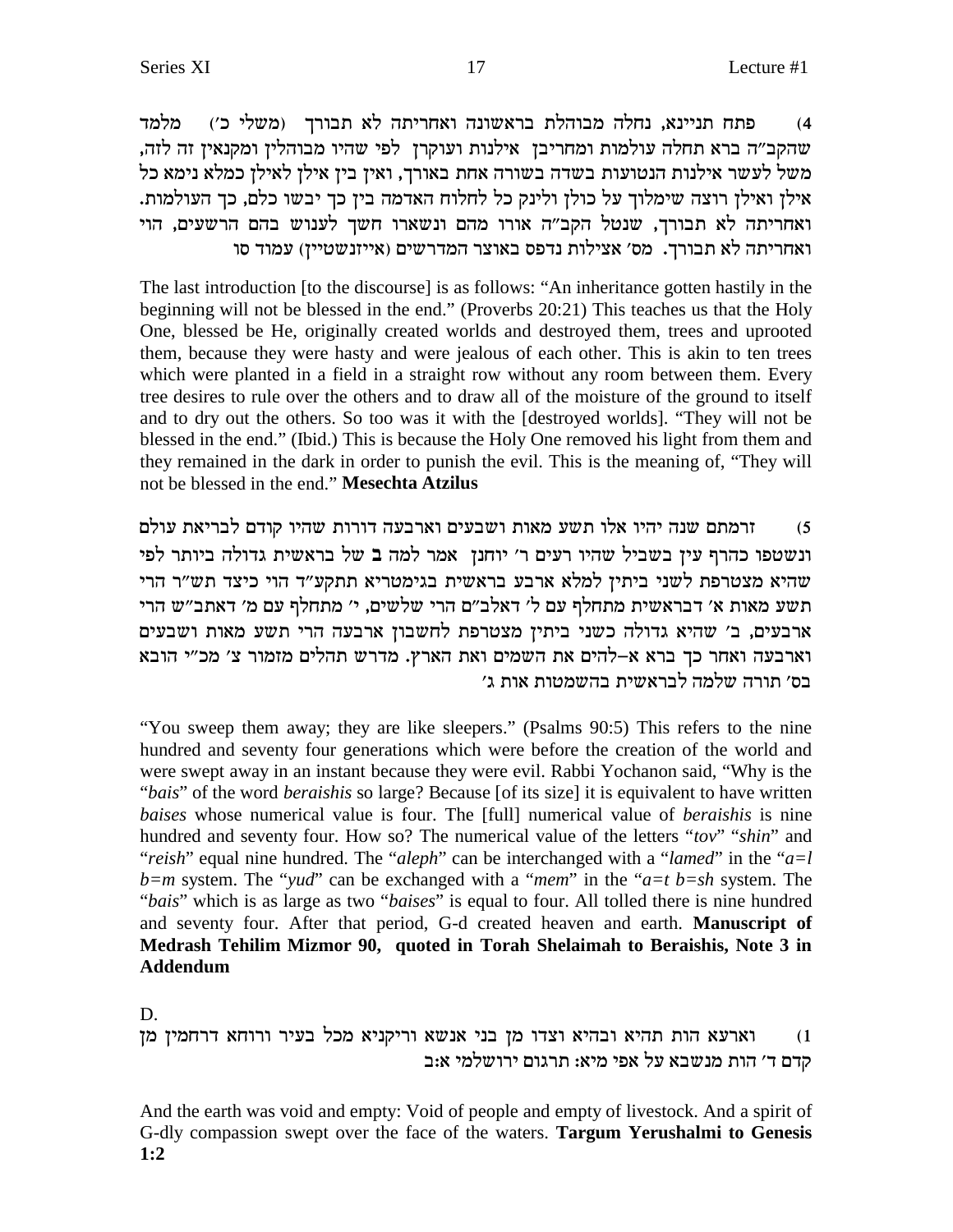כל המסתכל בארבעה דברים רתוי לו שלא בא לעולם כו׳. בשלמא מה למעלה מה  $(2)$ למטה מה לאחור – לחיי, אלא לפנים – מה דהוה הוה! רבי יוחנן ורבי אלעזר דאמרי תרוייהו: משל למלך בשר ודם שאמר לעבדיו: בנו לי פלטירין גדולין על האשפה, הלכו ובנו לו. אין רצונו של מלך להזכיר שם אשפה. חגיגה טז.

Whosoever speculates upon four things, it would have been more compassionate if he *had not come into the world etc.* Granted as regards what is above, what is beneath, what [will be] after, that is well. But as regards what was before - what happened, happened! Both R. Yochanan and Resh Lakish say: It is like a human king who said to his servants: Build for me a great palace upon the dunghill. They went and built it for him. It is not the king's wish [thenceforth] to have the name of the dunghill mentioned. **Chagigah 16a** 

#### VI. The Four Exiles and the Light of Moshiach

A.

כִּי אֱוִיל עַמַּי אוֹתִי לֹא יַדַעוּ בַּנִים סְכָלִים הֶמָּה וְלֹא נְבוֹנִים הֶמֵּה חֲכָמִים הֶמָּה לְהָרַע וּלְהֵיטִיב לֹא יַדַעוּ: רַאֲיתִי אֶת הַאֲרִץ וַהְגָּה-תֹהוּ וַבֹהוּ וָאֵל הַשָּׁמַיִם וְאֵין אוֹרֵם: רַאֲיתִי הֶהָרִים וְהָגֶה רֹעֲשִׁים וְכָל הַגִּבְעוֹת הִתְקַלְקַלוּ: יַרְאִיתִי וְהִנֵּה אֵין הָאֲדָם וְכָל עוֹף הַשָּׁמַיִם נַדְדוּ: יַרְאִיתִי וְהִנֶּה הַכְּרְמֶל .<br>הַמִּדְבָר וְכָל עָרָיו נִתְצוּ מִפְּנֵי ד׳ מִפְּנֵי חֲרוֹן אַפּוֹ: | כִּי–כֹה אָמַר ד׳ שְׁמָמָה תִהְיֶה כָּל–הָאָרֶץ וְכָלָה לא אעשה: ירמיה דוכב-כז

For My people are foolish, they have not known Me; they are foolish children, and they have no understanding; they are wise to do evil, but to do good they have no knowledge. I looked on the earth, and, behold, it was waste, and void; and the heavens, and they had no light. I looked on the mountains, and, behold, they trembled, and all the hills moved to and fro. I looked on, and, behold, there was no man, and all the birds of the heavens had fled. I looked on, and, behold, the fruitful place was a wilderness, and all its cities were broken down at the presence of the L-rd, and by His fierce anger. For thus has the L-rd said, The whole land shall be desolate; yet I will not make a full end. Jeremiah 4:22-27

## $B.$

א״ר חייא רבה מתחלת ברייתו של עולם צפה הקב״ה בית המקדש בנוי, וחרב, ובנוי, בראשית ברא א–להים, הרי בנוי, היאך מה דאת אמר (ישעיה נא) לנטוע שמים וליסוד ארץ וגו׳, והארץ היתה תוהו ובוהו, הרי חרב, היך מה דאת אמר (ירמיה ד) – ראיתי את הארץ והנה תוהו ובוהו, ויאמר א-להים יהי אור הרי בנוי ומשוכלל לעתיד לבא, היאך מה דאת אמר (ישעיה ס) קומי אורי כי בא אורך, וכתיב (שם /ישעיהו ס'/) כי הנה החושך יכסה ארץ וגו'. בראשית רבה פרשה ב:ה

Rabbi Chiya Rabbah said: At the very beginning of creation, the Holy One, blessed be He, forsaw the Temple built, destroyed and rebuilt. "In the beginning G-d created" (Gen. 1:1) is alluding to the building of the Temple, just as it says (Isaiah  $51:16$ ), "... that I may plant the heavens, and lay the foundations of the earth, and say to Zion, You are My people." "And the earth was void and empty" (Gen. 1:2) is alluding to the destroyed Temple. "And G-d said, 'Let there be light'" is alluding to the rebuilt and enhanced Temple of the future, just as it says (Isaiah 60:1), "Arise, shine; for your light has come,